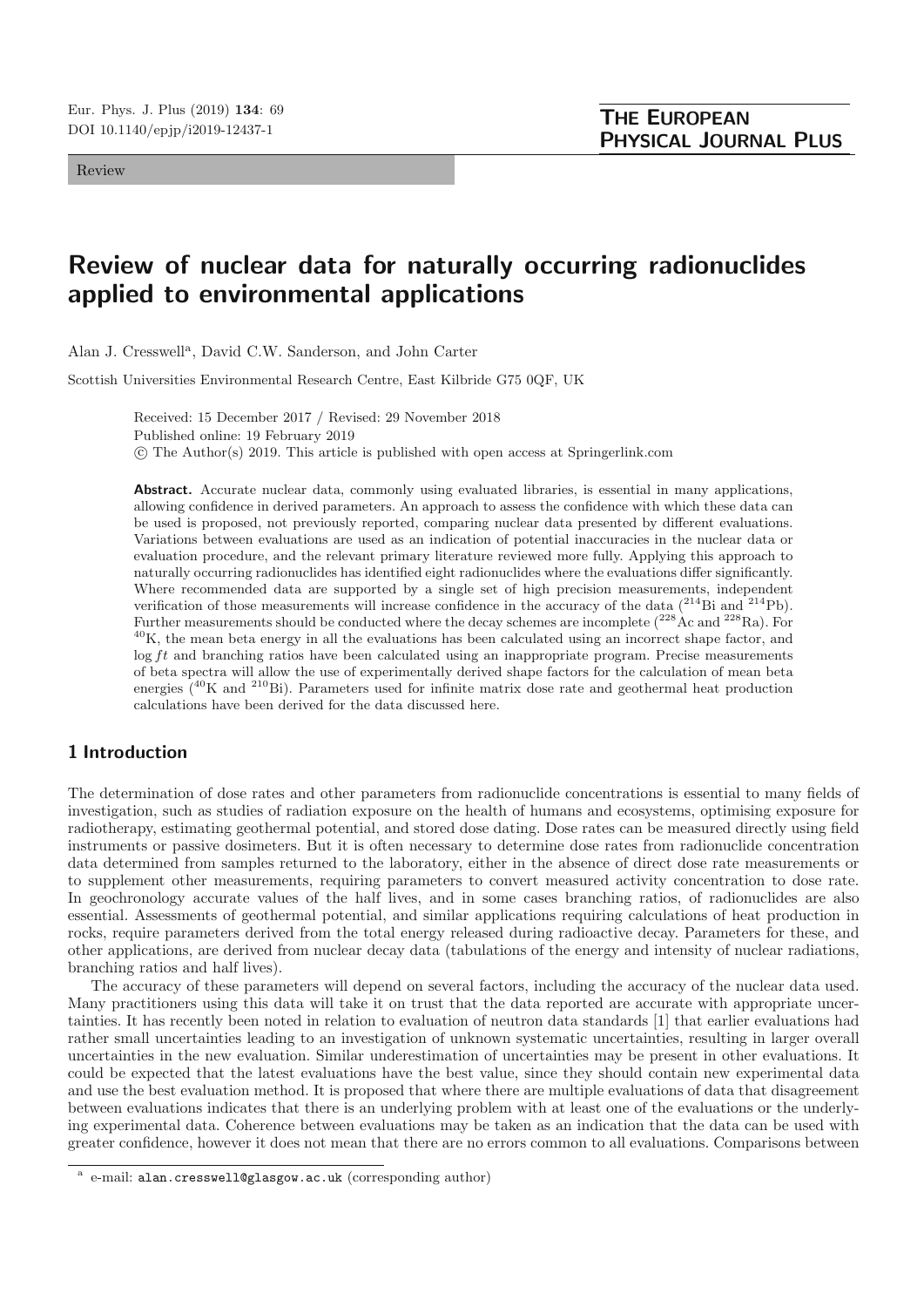evaluations are relatively simple, though not previously used by practitioners using these data. However, assessing and understanding any differences is often beyond the expertise of applied users of these data.

The intention of this work is not to produce comprehensive appraisals of existing data, which would be a considerable task with the effect of creating a further evaluation. Rather, the intention is to identify radionuclides where there are inconsistencies that lead to reduced confidence in the data, in particular where these would be significant in applied fields. In these instances the issues are discusses and further investigations, which could include a new comprehensive appraisal of existing data as well as further measurements, are suggested.

This paper will concentrate on parameters used for applications where it is conventional to consider an infinite matrix of uniformly distributed natural radionuclides. In the infinite matrix condition, all decay energy (excluding that carried by neutrinos) is deposited within the matrix. Thus, the energy absorbed per decay is the sum of the product of energy and intensity for all decay paths, and it is only necessary to consider nuclear data, without consideration of other complicating factors such as radiation transport, and the review is limited in scope to natural radionuclides. The review of nuclear data presented here would be applicable to the source components of dose rate assessments in other situations where radiation transport is a factor, for example, where the source distribution is not uniform, and/or where the properties of the material receiving the dose are different from the source medium. Similar considerations would also apply to the nuclear data used for dose rate calculations from anthropogenic radionuclides. It is noted that nuclear data for anthropogenic radionuclides has been reviewed previously, in particular radionuclides used for instrumental calibration [2–5] and for medical applications [6–9].

# **2 Nuclear data tables**

Nuclear data on half lives, decay energies and intensities and branching ratios has been collected for more than 100 years, and is a constantly growing resource as more measurements are conducted. With the very large quantity of data available and the specialist nature of many publications it is often impractical for practitioners in applied fields to assimilate the primary data, in particular for the natural series decay chains (for  $^{235}$ U,  $^{238}$ U,  $^{232}$ Th) with the relatively large number of nuclides that need to be considered. Therefore it is convenient to refer to evaluated libraries where the work to gather and assess the large body of primary data has already been done, though this requires confidence in the quality of the evaluations conducted. To aid in assessing the confidence practitioners may have in these evaluations, the data in three different groups of semi-independent evaluations are examined.

Early compilations of nuclear data included the Table of Radionuclides in 1940, with later editions renamed the Table of Isotopes, produced by collaborators at the Lawrence Berkeley Laboratory. The Evaluated Nuclear Structure Data File (ENSDF) was the first comprehensive nuclear structure data base, developed by staff at Oak Ridge in the 1960s. In the late 1970s, while the 7th edition of the Table of Isotopes [10] was being compiled, the different US evaluation efforts were joined together under the US Nuclear Data Network. The ENSDF consortium developed, and an international network of evaluators was established under the IAEA [11]. The ENSDF database is maintained by the US National Nuclear Data Center at Brookhaven National Laboratory [12]. The database is under constant development, with updated publication of evaluated data in Nuclear Data Sheets and Nuclear Physics A at a rate of approximately every 7–11 years. The 8th edition of the Table of Isotopes [13] was produced using ENSDF data.

The NEA and OECD coordinated evaluation projects with particular emphasis on nuclear data relevant to reactor physics, which for decay data produced two evaluated libraries, the Joint Evaluated File Version 2.2 (JEF2.2) in 1993 [14] and Joint Evaluated Fission and Fusion File Version 3.1.1 (JEFF 3.1.1) in 2007 [15]. Both of these data bases were developed with significant input from earlier ENSDF evaluations, and are fixed, without ongoing development and revision.

It has been noted that "A significant limitation of many of these sets of data is that there are no comments indicating the origin of the data for a particular radionuclide and especially what processing was done by the authors. This limitation is understandable since such documentation would require a great deal of effort and would take up a great deal of space. However, this makes it impossible for others to judge the quality of the evaluations and for subsequent evaluators to make good use of the results." [16]. This observation, along with "For almost any radionuclide one will find the related data in several compilations and the values of the quantities of interest will generally differ. Often these differences are insignificant for applied spectrometry and they can be ignored, but occasionally even small differences are important. Even if the differences are insignificant, they are a nuisance because one has to make a choice among them even though one may not have any basis for determining which is the best." [16], led to the formation the Decay Data Evaluation Project (DDEP) in 1995 [16,17]. The intention of the DDEP collaboration is to give the most precise values that are justified, with a methodology that includes accounting for all measurements of a quantity (either using or explicitly excluding each measurement), provide written documentation of all the data used and the decisions made, and for each evaluation to be reviewed by other members of the DDEP. The DDEP evaluation procedures were used in developing a Library of Recommended Actinide Decay Data [18,19] by a coordinated research project of the International Atomic Energy Agency (IAEA), with the outputs of this evaluation included within the DDEP library. The majority of the DDEP outputs considered here were produced in the context of this IAEA project.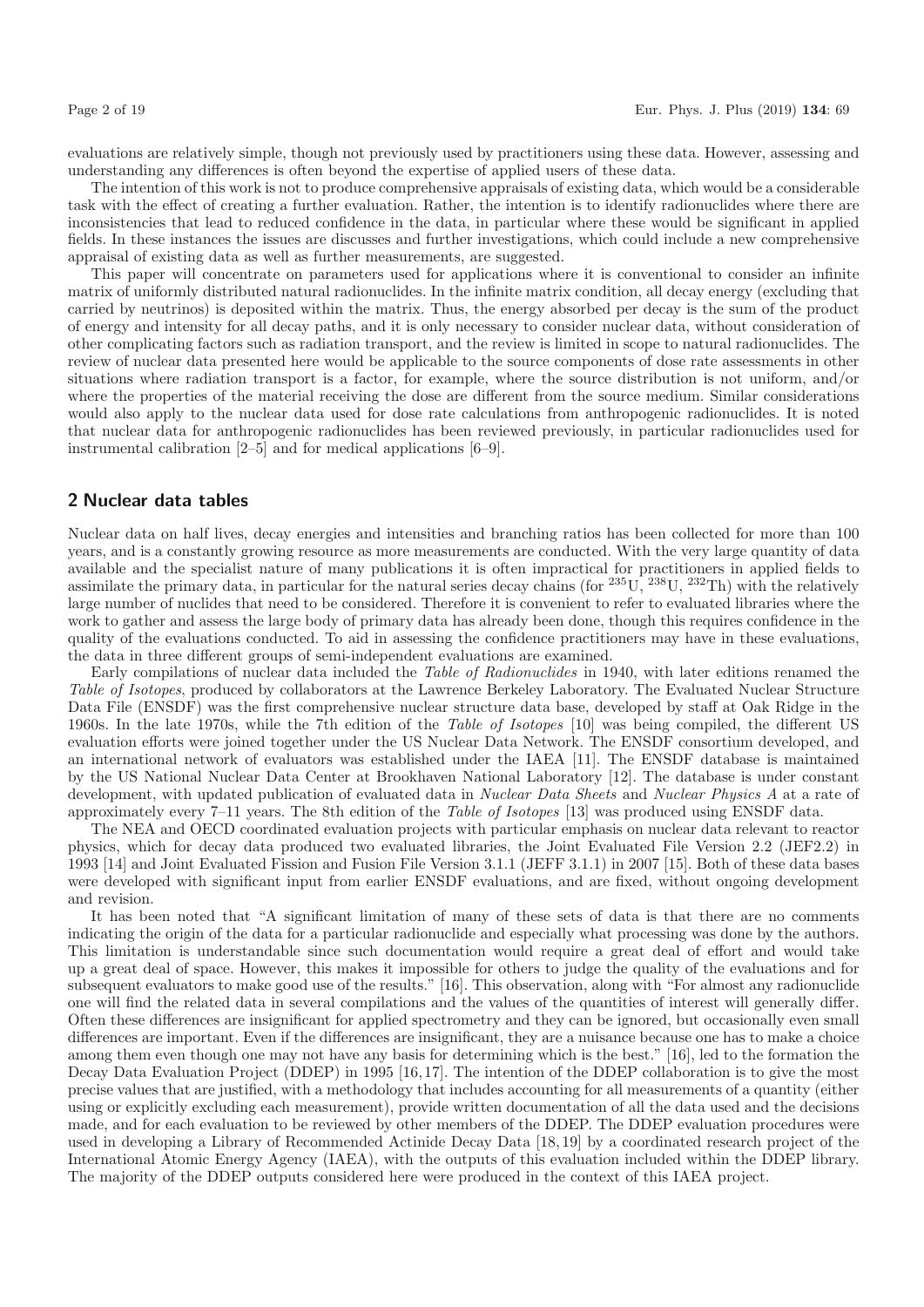Recommendations from the National Physical Laboratory [20] considers that "The DDEP data generally represents the best available decay data for the radionuclides which it covers", and "The data contained in ENSDF are comprehensive, accurate and traceable. NPL recommends and uses nuclear data from ENSDF where radionuclides have not yet been evaluated through the other recommended data sources." However, data from any evaluation project, regardless of endorsements, should still be critically assessed if one is to use it with confidence.

The various evaluated libraries are not entirely independent. They all derive from the same primary measurements, with the obvious exception of more recent measurements being available for more recent evaluations. In many cases, the evaluators may be the same, and the evaluation methods will be similar, with some parameters such as level spin and parity and transition multipolarities carried forward from earlier evaluations relatively uncritically. Nevertheless, it is recognised that in most cases variations in the recommended data persist between different libraries despite the dependencies between evaluations.

The purpose of this paper is to examine the different evaluated nuclear data libraries for naturally occurring radionuclides: the decay chains from  $^{238}$ U,  $^{235}$ U and  $^{232}$ Th, and the decays of  $^{40}$ K and  $^{87}$ Rb. This will identify the individual radionuclides where there is significant variability in the evaluated nuclear data, or where the uncertainties are larger, which result in the most significant reduction in confidence. This examination of differences in evaluated libraries then leads to a more extensive review of the data and evaluation approaches used for those radionuclides identified as most significant, and recommendations where further experimental data may result in greater agreement and confidence in the accuracy of the recommended data.

# **3 Examination of evaluated data for naturally occurring radionuclides**

The data in the JEF2.2, JEFF3.11, ENSDF and DDEP libraries were interrogated to tabulate values for the half lives, mean decay energies and where appropriate branching ratios for all naturally occurring radionuclides in the  $^{238}$ U,  $^{235}$ U and  $^{232}$ Th decay series, and  $^{40}$ K and  $^{87}$ Rb. The analyses here propagate the uncertainties stated in the evaluations, which are taken to be at the one sigma confidence level. Mean decay energies and uncertainties for the JEF2.2 and JEFF3.11 libraries were taken from the JANIS3.0 data browser, and for the ENSDF library using the NuDat2 tool. The DDEP evaluations do not tabulate mean decay energies, and for this library the recommended energies and intensities for all individual decays have been used to calculate the mean values and uncertainties. Where the intensity is given as a maximum value this has been included in the analysis as half the stated maximum value, with an uncertainty of half the maximum. Examination of these tabulated data indicate where different evaluations have produced significantly different values, and further examination of the data used in the evaluations can highlight the origin of these differences and options for resolving the discrepancies. Uncertainties throughout this paper are expressed at the one sigma confidence level, where recommended data report uncertainties to large numbers of significant figures these have been truncated to 1-2 significant figures.

# **3.1 238U decay series**

The half lives and decay modes with branching ratios for the <sup>238</sup>U decay series are given in table 1. There is good consistency in all these values across the four evaluated libraries, suggesting that these values can be used with confidence. The mean decay energies for the <sup>238</sup>U decay series are given in table 2. While in the majority of instances these are consistent across the four evaluated libraries, and thus may be used with confidence, there are some exceptions to this which warrant further examination.

# 3.1.1 234mPa and <sup>234</sup>Pa

For <sup>234m</sup>Pa, the mean gamma energy in the JEF2.2 library is significantly lower than for the other three libraries. This is driven by the intensity assigned to the 1001 keV emission  $(0.59 \pm 0.01\%$  in JEF2.2,  $0.84 \pm 0.01\%$  in JEFF3.11 and ENSDF and  $0.85 \pm 0.01\%$  in DDEP). This emission accounts for  $0.2{\text -}0.3\%$  of the total gamma emission from the decay series, and hence is not significant for the majority of applications. This emission can be used in the detection of nuclear material as a signature for purified uranium, and the intensity would be important for quantification. The  $0.59 \pm 0.01\%$  in JEF2.2 is taken from a single measurement with scintillation detectors [21], whereas subsequent measurements using semiconductor detectors yield larger intensities between 0.79–0.92% (reported in [22]) which result in the larger intensity reported in the later evaluations. The ENSDF and DDEP evaluations note that the energy of the isomeric state in <sup>234</sup>Pa is poorly defined, with Q-values for the IT to the ground state given as  $73.92(2) + x$  keV and for the beta decay to <sup>234</sup>U as  $2269(4) + x$  keV. The DDEP evaluation notes that  $x < 10$  keV. Thus, it appears that the uncertainties expressed in the evaluations for the energies of the decays from this isomeric state are probably underestimated since they do not appear to include the uncertainty in the value of  $x$ .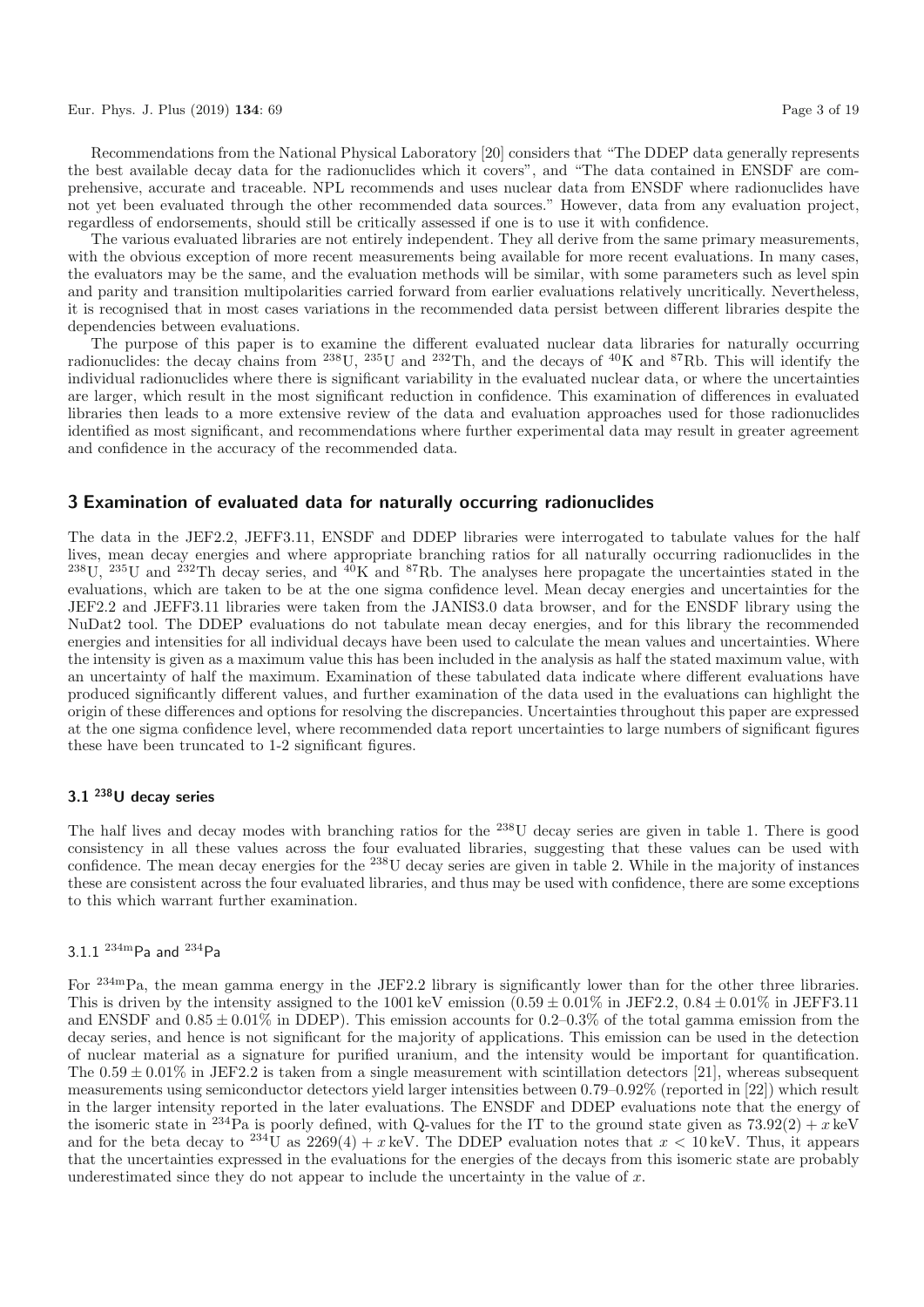Table 1. Half lives and decay modes for the <sup>238</sup>U decay series from the JEF2.2, JEFF3.11, ENSDF and DDEP evaluated libraries.

| Nuclide             |                        |                       | Half life                                     |                              | Decay modes and branching ratios |                               |                                     |                               |  |
|---------------------|------------------------|-----------------------|-----------------------------------------------|------------------------------|----------------------------------|-------------------------------|-------------------------------------|-------------------------------|--|
|                     | $\rm{JEF}2.2$          | JEFF3.11              | ${\rm ENSDF}$                                 | $\ensuremath{\mathsf{DDEP}}$ | $\rm{JEF}2.2$                    | $\rm JEFF3.11$                | <b>ENSDF</b>                        | <b>DDEP</b>                   |  |
| $^{238}$ U          | $4.4681\times10^{9}$ a |                       | $4.4680 \times 10^9$ a $4.4681 \times 10^9$ a | $4.4680\times10^{9}$ a       | $\alpha$ to $^{234}$ Th          |                               |                                     |                               |  |
| $^{234}\mathrm{Th}$ | $24.10\,\rm{d}$        | $24.09\,\mathrm{d}$   | $24.10\,\rm{d}$                               | $24.10\,\rm{d}$              | $\beta$ to $^{234m}Pa$           |                               |                                     |                               |  |
| $^{234m}Pa$         | $1.17\,\mathrm{m}$     | $1.17\,\mathrm{m}$    | $1.159\,\mathrm{m}$                           | $1.159\,\mathrm{m}$          | $\beta$ to $^{234}$ U            | $\beta$ to $^{234}$ U         | $\beta$ to $^{234}$ U               | $\beta$ to $^{234}$ U         |  |
|                     |                        |                       |                                               |                              | (99.87%)                         | $(99.85\%)$                   | $(99.84\%)$                         | $(99.85\%)$                   |  |
|                     |                        |                       |                                               |                              | IT to $^{234}Pa$                 |                               | IT to $^{234}$ Pa IT to $^{234}$ Pa | IT to $^{234}Pa$              |  |
|                     |                        |                       |                                               |                              | $(0.13\%)$                       | $(0.15\%)$                    | $(0.16\%)$                          | $(0.15\%)$                    |  |
| $^{234}\mathrm{Pa}$ | $6.70\,\mathrm{h}$     | $6.78\,\mathrm{h}$    | $6.70\,\mathrm{h}$                            | $6.70\,\mathrm{h}$           | $\beta$ to $^{234}$ U            |                               |                                     |                               |  |
| $234$ U             | $245705\,\mathrm{a}$   | $245705\,\mathrm{a}$  | $245505\,\mathrm{a}$                          | $245500\,\mathrm{a}$         | $\alpha$ to $^{230}\mathrm{Th}$  |                               |                                     |                               |  |
| $^{230}$ Th         | $75401.5\,\mathrm{a}$  | $75401.5\,\mathrm{a}$ | $75381.6\,\mathrm{a}$                         |                              | $\alpha$ to $^{226}\mathrm{Ra}$  |                               |                                     |                               |  |
| $^{226}\mathrm{Ra}$ | $1600.04\,\mathrm{a}$  | $1600\,\mathrm{a}$    | $1600.04\,\mathrm{a}$                         | 1600a                        | $\alpha$ to $^{222}{\rm Rn}$     |                               |                                     |                               |  |
| $^{222}\mathrm{Rn}$ | $3.825\,{\rm d}$       | $3.8231\,\rm{d}$      | $3.8235\,\mathrm{d}$                          | $3.8232\,{\rm d}$            | $\alpha$ to $^{218}{\rm Po}$     |                               |                                     |                               |  |
| $^{218}\mathrm{Po}$ | $3.05\,\mathrm{m}$     | $3.098\,\mathrm{m}$   | $3.098\,\mathrm{m}$                           | $3.071\,\mathrm{m}$          | $\alpha$ to $^{214}{\rm Pb}$     | $\alpha$ to <sup>214</sup> Pb | $\alpha$ to <sup>214</sup> Pb       | $\alpha$ to <sup>214</sup> Pb |  |
|                     |                        |                       |                                               |                              | $(99.98\%)$                      | $(99.981\%)$                  | $(99.98\%)$                         | (99.978%)                     |  |
|                     |                        |                       |                                               |                              | $\beta$ to <sup>218</sup> At     | $\beta$ to <sup>218</sup> At  | $\beta$ to <sup>218</sup> At        | $\beta$ to $^{218}$ At        |  |
|                     |                        |                       |                                               |                              | $(0.02\%)$                       | $(0.019\%)$                   | $(0.02\%)$                          | $(0.022\%)$                   |  |
| $^{214}Pb$          | $26.8\,\mathrm{m}$     | $26.8\,\mathrm{m}$    | $26.8\,\mathrm{m}$                            | $26.916\,\mathrm{m}$         | $\beta$ to <sup>214</sup> Bi     |                               |                                     |                               |  |
| $^{218}\mathrm{At}$ | $1.6\,\mathrm{s}$      | $1.5\,\mathrm{s}$     | $1.5\,\mathrm{s}$                             | 1.4 s                        | $\alpha$ to <sup>214</sup> Bi    |                               |                                     |                               |  |
|                     |                        |                       |                                               |                              | $(99.9\%)$                       |                               |                                     |                               |  |
|                     |                        |                       |                                               |                              | $\beta$ to $^{214}$ Rn           |                               |                                     |                               |  |
|                     |                        |                       |                                               |                              | $(0.1\%)^{(a)}$                  |                               |                                     |                               |  |
| $^{214}\mathrm{Bi}$ | $19.9\,\mathrm{m}$     | 19.9 <sub>m</sub>     | $19.9\,\mathrm{m}$                            | $19.8\,\mathrm{m}$           | $\beta$ to $^{214}$ Po           |                               |                                     |                               |  |
|                     |                        |                       |                                               |                              | (99.979%)                        |                               |                                     |                               |  |
|                     |                        |                       |                                               |                              | $\alpha$ to $^{210}\mathrm{TI}$  |                               |                                     |                               |  |
|                     |                        |                       |                                               |                              | $(0.021\%)^{(a)}$                |                               |                                     |                               |  |
| $\rm ^{214}Po$      | $0.165\,\mathrm{ms}$   | $0.1637\,\mathrm{ms}$ | $0.1643\,\mathrm{ms}$                         | $0.1623\,\mathrm{ms}$        | $\alpha$ to $^{210}{\rm Pb}$     |                               |                                     |                               |  |
| $^{210}\mathrm{Pb}$ | $22.30045\,\mathrm{a}$ | 22.16002a             | 22.20047a                                     | $22.23\,\mathrm{a}$          | $\beta$ to <sup>210</sup> Bi     |                               |                                     |                               |  |
| $^{210}\mathrm{Bi}$ | $5.013\,{\rm d}$       | 5.012 d               | 5.012 d                                       | 5.011 d                      | $\beta$ to <sup>210</sup> Po     |                               |                                     |                               |  |
| $^{210}\mathrm{Po}$ | 138.40046 d            | 138.38773d            | 138.37604 d                                   | $138.3763\,\mathrm{d}$       | $\alpha$ to $^{206}\mathrm{Pb}$  |                               |                                     |                               |  |

(a) Data for very low yield branches are not tabulated here.

For <sup>234</sup>Pa, there are significant differences in the mean beta energies between the JEF2.2/JEFF3.11 evaluations and the ENSDF/DDEP evaluations. There are smaller differences in the mean gamma energies, although within the uncertainties given for the JEF2.2 and JEFF3.11 evaluations and within  $3\sigma$  for the ENSDF and DDEP evaluations. The DDEP evaluators [23] note that beta<sup>−</sup> decay scheme is based on a single measurement result [24] which includes 28 unplaced gamma rays, carrying about 3.2% of the total intensity. In addition there is inconsistency between the Q-value determined from evaluated beta<sup>−</sup> decay radiation and mass differences. Both ENSDF and DDEP evaluations include several beta transitions that are assigned maximum intensities, and the summed intensities of the other transitions exceed 100% (108.4% for ENSDF and 102.9% for DDEP), the intensities assigned to these transitions needs to be re-examined. The DDEP evaluators recommend further measurements to determine the decay scheme with greater precision. Since this radionuclide is a branch with ∼ 0.15% of the decays these variations are not significant for most applications.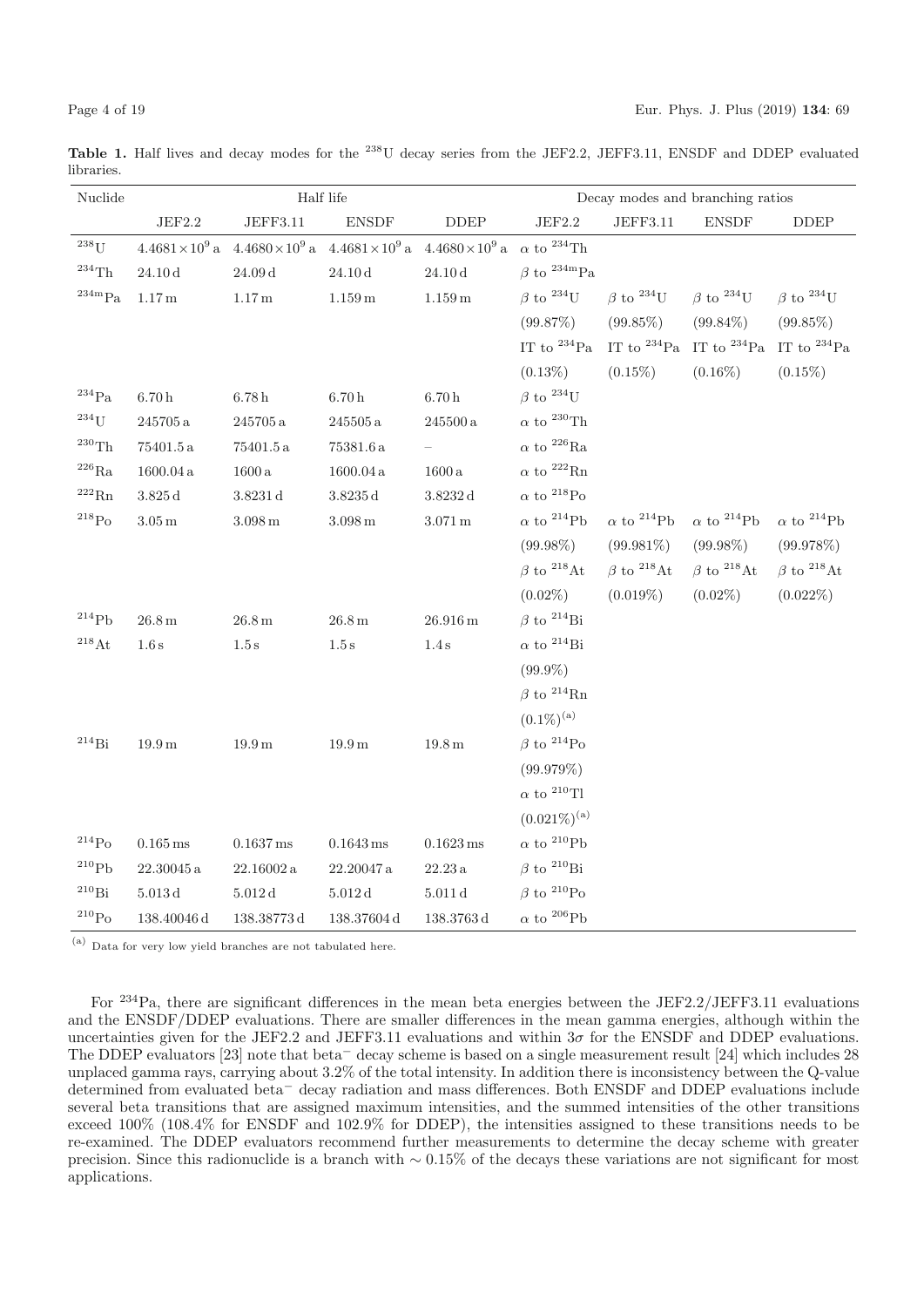Table 2. Mean decay energies for the <sup>238</sup>U decay series from the JEF2.2, JEFF3.11, ENSDF and DDEP evaluated libraries.

| Nuclide                       |              | Mean $\alpha$ energy (keV) |                         |                 |            | Mean $\beta$ energy (keV)            |            |            |                                    | Mean $\gamma$ energy (keV)                        |                  |                  |
|-------------------------------|--------------|----------------------------|-------------------------|-----------------|------------|--------------------------------------|------------|------------|------------------------------------|---------------------------------------------------|------------------|------------------|
|                               |              | JEF2.2 JEFF3.11 ENSDF DDEP |                         |                 |            | JEF2.2 JEFF3.11 ENSDF DDEP           |            |            | JEF2.2                             | JEFF3.11 ENSDF                                    |                  | <b>DDEP</b>      |
| $238$ U                       | 4190         | 4187                       | 4190                    | 4187            |            |                                      |            |            | $\,0.064\,$                        | 0.053                                             | $\,0.043\,$      | $\,0.054\,$      |
|                               | $\pm 240$    | $\pm30$                    | $\pm 160$               | $\pm 30$        |            |                                      |            |            | $\pm 0.012$                        | $\pm 0.005$                                       | $\pm 0.004$      | $\pm 0.006$      |
| $^{234}\mathrm{Th}$           |              |                            |                         |                 | 46.06      | 44.61                                | 47.81      | $47.29\,$  | 7.94                               | 7.53                                              | 6.58             | $6.70\,$         |
|                               |              |                            |                         |                 | $\pm 1.05$ | $\pm 1.07$                           | $\pm 1.43$ | $\pm 2.54$ | $\pm 0.25$                         | $\pm 0.41$                                        | $\pm 0.36$       | $\pm 0.26$       |
| $^{234\mathrm{m}}\mathrm{Pa}$ |              |                            |                         |                 | 814.5      | $816.2\,$                            | $812.1\,$  | 810.2      | 10.94                              | 16.07                                             | 16.01            | 16.20            |
|                               |              |                            |                         |                 | $\pm 2.2$  | $\pm 4.0$                            | $\pm 2.7$  | $\pm 1.7$  | $\pm 0.13$                         | $\pm 0.22$                                        | $\pm 0.09$       | $\pm 0.10$       |
| $\rm ^{234}Pa$                |              |                            |                         |                 | 189        | 170                                  | $222\,$    | 226        | 1329                               | 1382                                              | 1423             | 1394             |
|                               |              |                            |                         |                 | $\pm 15$   | $\pm 11$                             | $\pm 23$   | $\pm 28$   | $\pm 100$                          | $\pm 170$                                         | $\pm30$          | $\pm 31$         |
| $234$ U                       | 4759.2       | $4759.2\,$                 | 4759.0                  | 4759.4          |            |                                      |            |            | $0.1072\,$                         | 0.1072                                            | 0.1146           | 0.1136           |
|                               | $\pm 1.5$    | $\pm 1.5$                  | $\pm 8.8$               | $\pm 1.5$       |            |                                      |            |            | $\pm 0.0012$                       | $\pm 0.0012$                                      | $\pm 0.0062$     | $\pm 0.0044$     |
| $\rm ^{230}Th$                | $4665\,$     | 4665                       | 4664                    | (a)             |            |                                      |            |            | 0.371                              | 0.371                                             | 0.372            | (a)              |
|                               | $\pm 15$     | $\pm 15$                   | $\pm 15$                |                 |            |                                      |            |            | $\pm 0.030$                        | $\pm 0.030$                                       | $\pm 0.022$      |                  |
| $^{226}\mathrm{Ra}$           | 4774.7       | 4773.3                     | 4774.0                  | 4773.2          |            |                                      |            |            | 6.121                              | 6.598                                             | 6.703            | 6.639            |
|                               | $\pm 3.3$    | $\pm 0.2$                  | $\pm 3.3$               | $\pm 184.1$     |            |                                      |            |            | $\pm 0.056$                        | $\pm 0.021$                                       | $\pm 0.112$      | $\pm 0.036$      |
| $^{222}\mathrm{Rn}$           | 5489.3       | 5489.2                     | 5489.0                  | 5489.0          |            |                                      |            |            | 0.357                              | 0.388                                             | 0.3876           | 0.3876           |
|                               | $\pm 1.6$    | $\pm 0.7$                  | $\pm 0.6$               | $\pm 0.6$       |            |                                      |            |            | $\pm 0.102$                        | $\pm 0.041$                                       | $\pm 0.0015$     | $\pm 0.0015$     |
| $\mathrm{^{218}Po}$           | 6001.34      | 6001.35                    | 6001.00                 | 6001.02         | 0.0141     | 0.0136                               | 0.0143     | 0.0161     | 0.0092                             | 0.0092                                            | 0.0091           | 0.0092           |
|                               | $\pm 0.61$   | $\pm 0.11$                 | $\pm 0.17$              |                 |            | $\pm 0.22$ $\pm 0.0071$ $\pm 0.0010$ |            |            | $\pm 0.0016 \pm 0.0024 \pm 0.0008$ | $\pm 0.0042$                                      | $\pm 0.0041$     | $\pm 0.0092$     |
| $^{214}Pb$                    |              |                            |                         |                 | $221.0\,$  | $223.5\,$                            | 224.7      | $223.5\,$  | 226.8                              | $218.7\,$                                         | 222.5            | 222.8            |
|                               |              |                            |                         |                 | $\pm 3.7$  | $\pm 2.6$                            | $\pm 4.7$  | $\pm 3.6$  | $\pm 7.7$                          | $\pm 0.8$                                         | $\pm 0.4$        | $\pm 0.3$        |
| $^{218}\mathrm{At}$           | 6687         | 6679                       | 6686                    | 6694            | 1.09       | $1.09\,$                             | 1.10       | 1.10       | $3.85\,$                           | 8.76                                              | 0 <sup>(c)</sup> | 0 <sup>(c)</sup> |
|                               | $\pm 270$    | $\pm 166$                  | $\pm 3$                 | $\pm 67$        | $\pm 1.09$ | $\pm 0.33$                           | $\pm 0.33$ | $\pm 1.10$ | $\pm 0.43$                         | $\pm 0.38$                                        |                  |                  |
| $\rm ^{214}Bi$                | $1.15\,$     | 1.15                       | 1.15                    | 1.44            | 613.7      | 613.7                                | 640.0      | 645.8      | 1536.9                             | 1536.9                                            | 1474.0           | 1467.8           |
|                               | $\pm 0.05$   | $\pm 0.05$                 | $\pm 0.04$              | $\pm 0.05$      | $\pm 15.5$ | $\pm 15.5$                           | $\pm 3.3$  | $\pm 3.7$  | $\pm 30.3$                         | $\pm 30.3$                                        | $\pm 1.6$        | $\pm 1.9$        |
| $^{214}Po$                    | 7687.00      | 7686.96                    |                         | 7687.00 7686.74 |            |                                      |            |            | 0.083                              | 0.084                                             | 0.083            | 0.083            |
|                               | $\pm 0.09$   | $\pm 0.09$                 | $\pm 0.09$              | $\pm 0.09$      |            |                                      |            |            | $\pm 0.005$                        | $\pm 0.005$                                       | $\pm 0.005$      | $\pm 0.005$      |
| $^{210}Pb$                    |              |                            |                         |                 | 6.31       | $6.19\,$                             | 6.18       | 6.68       | 2.093                              | 1.964                                             | 2.073            | 1.979            |
|                               |              |                            |                         |                 | $\pm 1.33$ | $\pm 0.51$                           | $\pm 0.52$ | $\pm 0.23$ | $\pm 0.140$                        | $\pm 0.023$                                       | $\pm 0.074$      | $\pm 0.019$      |
| $^{210}\mathrm{Bi}$           | 0.0061       | 0.0061                     | 0.0062                  | 0.0039          | 387.8      | 387.7                                | 389.2      | 317.0      | 0.00030                            | 0.00030                                           | 0.00030          | 0.00031          |
|                               | $\pm 0.0003$ | $\pm 0.0004$               | $\pm 0.0006 \pm 0.0004$ |                 | $\pm 3.9$  | $\pm 0.3$                            | $\pm 0.3$  | $\pm 3.0$  |                                    | $\pm 0.00004 \pm 0.00003 \pm 0.00003 \pm 0.00003$ |                  |                  |
| $\rm ^{210}Po$                | 5304.55      | 5304.44                    |                         | 5304.00 5304.32 |            |                                      |            |            | 0.0088                             | 0.0097                                            | 0.0083           | 0.0099           |
|                               | $\pm 0.10$   | $\pm 0.07$                 | $\pm 0.07$              | $\pm 0.07$      |            |                                      |            |            | $\pm 0.0008$                       | $\pm 0.0003$                                      | $\pm 0.005$      | $\pm 0.003$      |
| Total <sup>(b)</sup>          | 42870        | 42867                      | 42866                   | 42870           | 2090       | 2086                                 | $2121\,$   | 2051       | 1794                               | 1791                                              | 1732             | 1726             |
|                               | $\pm 240$    | $\pm 33$                   | $\pm 160$               | $\pm 190$       | $\pm 17$   | $\pm 16$                             | $\pm7$     | $\pm7$     | $\pm 31$                           | $\pm30$                                           | $\pm 2$          | $\pm 2$          |

(a)  $230 \text{Th}$  not included in the DDEP library at time of writing (ENSDF used in total).

(b) The totals include scaling to branching ratios (table 1), where appropriate.

 $(c)$  See sect 3.1.2 on absence of gamma decay data in ENSDF and DDEP.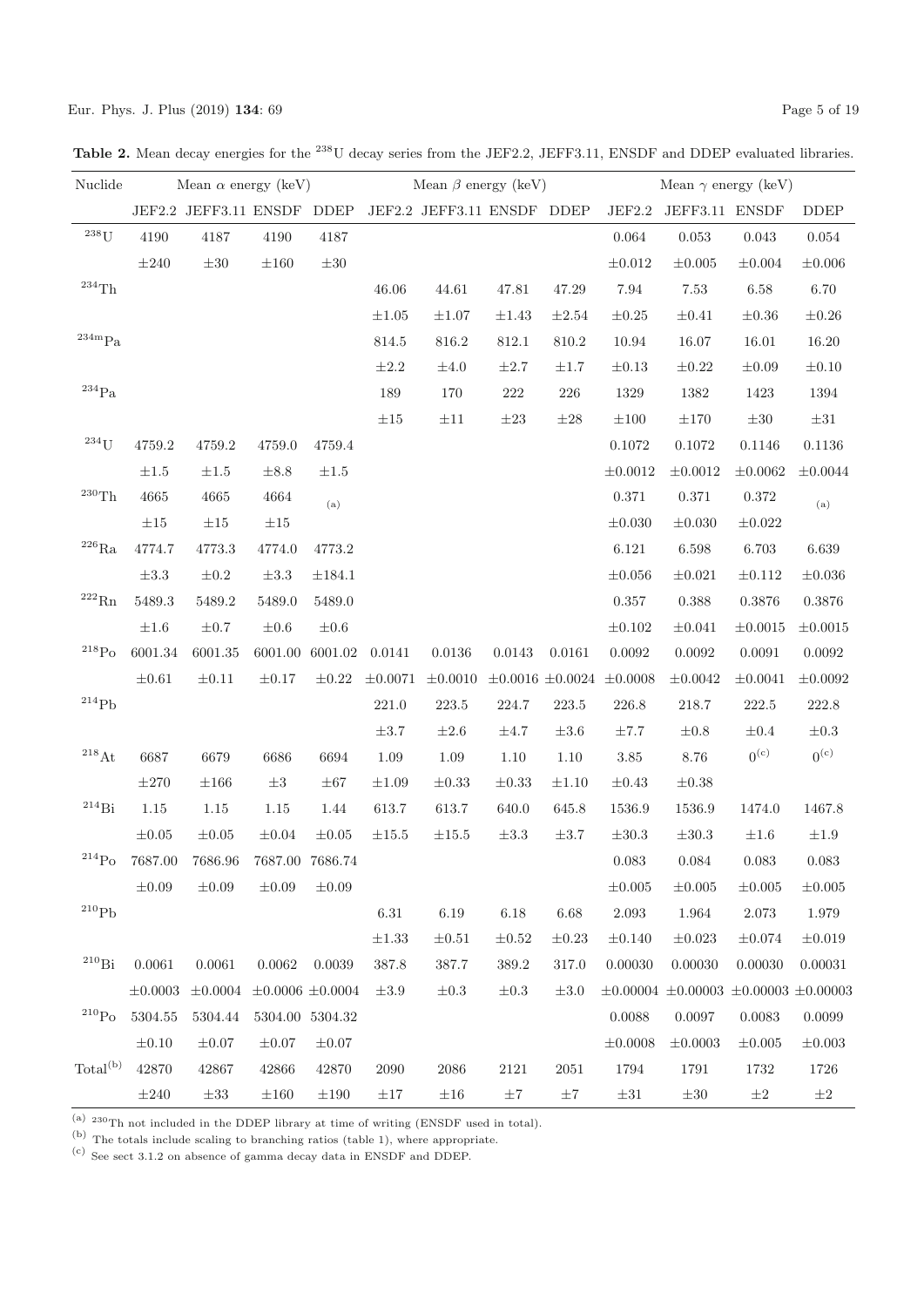| Reference    | Lingeman <i>et al.</i> | Olson        | Schötzig and Debertin | Lin and Harbottle | Morel <i>et al.</i><br>Recommended |                |
|--------------|------------------------|--------------|-----------------------|-------------------|------------------------------------|----------------|
|              | 1969 [28]              | 1983 [36]    | 1983 [37]             | 1991 [31]         | 2004 [38]                          |                |
| Value $(\%)$ | $42.8 \pm 4.0$         | $45.0 + 0.7$ | $44.6 \pm 0.5$        | $46.1 + 0.5$      | $45.57 + 0.18$                     | $45.49 + 0.19$ |

**Table 3.** Absolute intensities for the 609 keV gamma ray used in the DDEP evaluation (taken from [27]).

# 3.1.2 <sup>218</sup>At

<sup>218</sup>At decays to <sup>214</sup>Bi, though neither the ENSDF or the DDEP evaluations give recommended spins and parities to the <sup>214</sup>Bi states populated. Neither do they list any of the transitions within the daughter from the 103 keV ( $\sim 6.4\%$ ) or 63.7keV (∼ 90%) levels. The decay of these levels must result in production of radiation. Thus, it may be concluded that gamma and conversion electron emissions should be given in the evaluated libraries, however current data provide little information to support the assignment of intensities to any of these de-excitation paths. The DDEP and ENSDF evaluators note that there are no gamma rays observed, with the DDEP evaluator [25] commenting that deficiencies in Q-values suggest a weak gamma transition from the  $62 \text{ keV}$  <sup>214</sup>Bi level to the ground state. Again, this radionuclide is a  $\sim 0.02\%$  branch, and so this has no significant impact for most applications.

#### 3.1.3 <sup>214</sup>Bi

For <sup>214</sup>Bi, there are significant differences for both beta and gamma mean energies between the evaluated libraries, with differences in excess of twice the uncertainties given by the JEF2.2 and JEFF3.11 libraries, and much more significant relative to the smaller uncertainties in the ENSDF and DDEP libraries. These differences account for approximately 1.5% of the total beta and 3.5% of the total gamma energies, and hence are significant in dose rate calculations. There are also small differences in alpha energies, with the DDEP evaluation larger by 0.3MeV. These differences arise from the inclusion of "long range alpha decays" (very low intensity but high energy decays from excited states in <sup>214</sup>Po) in the DDEP evaluation, whereas the other evaluations appear to only consider the alpha decays to <sup>210</sup>Tl. This low intensity branch has no significance for most applications.

The beta decay from  $2^{14}$ Bi to  $2^{14}$ Po populates approximately 65 levels in the daughter nucleus, with transitions between these levels resulting in a large number of gamma emissions. The end-point energies, shapes and intensities of beta decays to these excited levels are determined from analysis of the gamma ray emission spectra. Thus differences in the evaluation of the gamma emission data will account for differences in both the gamma and beta energies. The evaluation of the gamma decay scheme involves normalising available gamma spectrometry data to the 609keV (1st excited state to ground state) transition, to allow the generation of a relative intensity level scheme. This is then normalised to an evaluated absolute intensity for the 609 keV transition. The DDEP evaluation also determines the absolute gamma emission intensities for <sup>214</sup>Pb by normalising relative efficiencies to the 609 keV transition associated with  $^{214}$ Bi [26].

The DDEP evaluation [27] uses gamma spectrometry data from 15 cited sources (from 1969 through 2007) to produce an evaluated decay scheme with intensities relative to the 609.32keV emission. Some additional data sets were excluded because they were either all from a single laboratory (the most recent data set from that group was used), three sets included insufficient information on the experimental methods, and one was an earlier data set which had been renormalized. Five cited references included data suitable to determine the absolute emission intensity for the 609keV, these intensities with the evaluated recommended intensity are given in table 3. This allows the generation of a recommended value for this emission intensity and by extension for all 212 gamma emissions included in the evaluation. The absolute intensity for the 609 keV emission in the ENSDF libraries is identical  $(45.49 \pm 0.16\%)$ , and it is concluded is probably derived from the same references. The intensity in the JEF2.2/JEFF3.11 evaluation is  $46.9 \pm 4.0\%$ , and is derived from three reported values (Lingeman et al. 1969 [28] was used by DDEP, Hachem 1975 [29] was used by DDEP for relative intensities only, Cline et al. 1972 [30] is not referenced by DDEP), the Lin and Harbottle 1991 [31] data was published shortly prior to the conclusion of the JEF2.2 evaluation and may not have been available when <sup>214</sup>Bi data were evaluated, and this evaluation was not revised for the JEFF3.11 library. The 1977 Nuclear Data Sheet evaluation [32] also gives an intensity for this transition of 46.9% which it is noted derives from measurements of  $I_\beta$ from <sup>214</sup>Pb to <sup>214</sup>Bi ground state of  $6.3 \pm 2.0\%$  [33] leading to  $I_{\gamma}$  for the 609 keV of 46.1 $\pm$ 1.2%, and direct measurement of  $47.5 \pm 1.9\%$  [34]. The 1995 evaluation [35] giving  $46.1 \pm 0.5\%$  from Lin and Harbottle 1991 [31], with the Lingeman et al. 1969 [28], Olson 1983 [36] and Schötzig and Debertin 1983 [37] values cited but not used in the calculation of the absolute intensity. This value is larger than all the individual values used in the DDEP evaluation. The difference in this absolute intensity (3.5%) is sufficient to explain the majority of the discrepancy in mean gamma and beta energies between the JEF2.2/JEFF3.11 evaluation and the ENSDF and DDEP evaluations.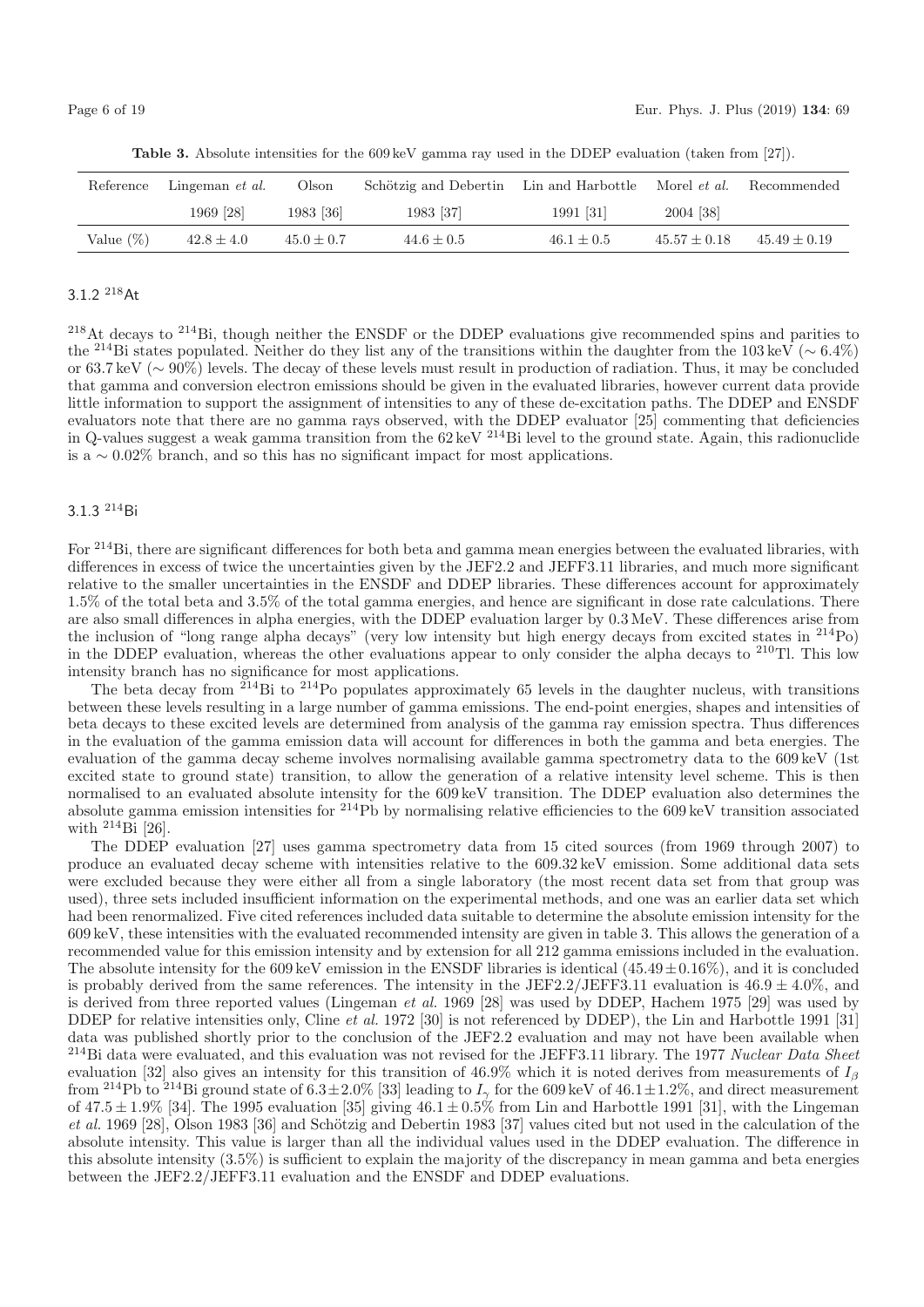#### Eur. Phys. J. Plus (2019) **134**: 69 Page 7 of 19

The critical measurement for the determination of both gamma and beta intensities for  $^{214}$ Bi decay is the absolute intensity for the 609keV gamma ray. These require a source of known activity, detectors of known efficiency and a method to account for coincidence summing. For the studies included in the DDEP evaluation, Lingeman et al. 1969 [28] used sources of  $^{214}Pb$  and  $^{214}Bi$  from solidified  $^{222}Rn$ , the other studies all used  $^{226}Ra$  sources. Olson 1983 [36] used an NBS standard solution certified to 0.5% uncertainty, with two historic pitchblende sources calibrated to 0.4–0.5% uncertainty. Schötzig and Debertin 1983 [37] used alpha-foil Ra salt sources prepared more than 10 years prior to the experiment, with activities calibrated relative to standard sources in glass cylinders with corrections for absorption applied, with an overall 0.8% uncertainty in activity. Lin and Harbottle 1991 [31] used radium solution dispensed to filter paper sealed in a lucite disc and sealed for 6 weeks, checked for radon leakage and calibrated relative to a certified NBS radium source. Morel *et al.* 2004 [38] used two sources prepared by the D.I. Mendeleyev Institute for Metrology (VNIIM), with the source material sandwiched between two thin stainless steel sheets, which were characterised to activity uncertainties of 0.2%.

For these studies measurements were mostly conducted on multiple detector systems with several multi-nuclide reference sources to calibrate the energy efficiency. Lingeman *et al.* 1969 [28] used two Ge(Li) detectors, of 20 cm<sup>3</sup> and 30cm<sup>3</sup> volume, and IAEA multi-nuclide reference materials. Olson 1983 [36] used three Ge(Li) detectors and NBS mixed gamma-ray standards and single nuclide sources. Schötzig and Debertin 1983 [37] used two  $Ge(Li)$  detectors, of 40cm<sup>3</sup> and 60cm<sup>3</sup> volume, and a 10cm<sup>3</sup> planar HPGe detector, with many single multi-gamma-ray sources prepared and standardised in their laboratory. Lin and Harbottle 1991 [31] used a single 43% relative efficiency intrinsic Ge detector, calibrated with Amersham and NIST standard solutions. Morel et al. 2004 [38] used three detectors at VNIIM; a 15% relative efficiency  $Ge(L)$  detector, a 30% relative efficiency coaxial HPGe detector, and a 40 cm<sup>3</sup> HPGe detector; with three different geometries used for each detector and calibrated to 12 different reference point sources, with further measurements at LNHB used a 100 cm<sup>3</sup> HPGe detector in two geometries, calibrated using 11 different reference point sources.

To date, the Morel et al. 2004 [38] dataset is the most precise measurement of the critical 609keV absolute intensity, and the relative intensities of the other emissions from the <sup>214</sup>Pb and <sup>214</sup>Bi decays. To tie down this critical intensity more conclusively there would be value in independent measurements with similar attention to detail to rule out potential bias in the source activity certification, detector efficiencies and cascade summing corrections.

## 3.1.4 <sup>210</sup>Bi

For <sup>210</sup>Bi, the mean beta energy in the DDEP library is significantly lower than that in the other three libraries, with a difference more than 20 times the uncertainties that accounts for approximately 3% of the total beta energy. The DDEP evaluators [39] note that the LOGFT program was used to calculate the  $\log ft = 8.0$  value assuming an allowed transition, whereas the average beta energy was calculated for a first forbidden transition using experimentally determined shape factors [40] and the BetaShape program [41]. The ENSDF evaluators [42] determine the same  $\log ft$ value and endpoint energy, but use the shape factor of [43]. This decay from the 1<sup>−</sup> ground state of <sup>210</sup>Bi to the  $0^+$  ground state of  $^{210}P\overline{o}$  is a first forbidden non-unique transition. With the calculation of beta spectra for nonunique transitions being far more difficult than for unique transitions a generalisation calculating forbidden non-unique transitions as unique transitions is often made without theoretical justification. Mougeot 2015 [44] calculates the mean energy for the unique transition as  $388.66 \,\text{keV}$ , which is very similar to the ENSDF and JEFF evaluated mean energy. This suggests that these evaluations used this common generalisation, and the measured shape factor used by DDEP may be preferable. However, the calculation of log ft assuming an allowed transition, by both DDEP and ENSDF evaluators, is still questionable. Also further measurements of the shape of the beta spectrum may be warranted, since there is currently only a single measurement of this.

# **3.2 235U decay series**

The half lives and decay modes with branching ratios for the <sup>235</sup>U decay series are given in table 4. There is good consistency in all these values across the four evaluated libraries. The mean decay energies for the <sup>235</sup>U decay series are given in table 5. These mean energies are largely consistent across the different libraries considered. The half lives and decay energies and intensities for all the radionuclides in the <sup>235</sup>U series show no significant variation across the different evaluations, and in addition the DDEP evaluators for these radionuclides do not report any issues with inconsistencies or incomplete decay schemes. This suggests that these values may be used with more confidence.

# **3.3 232Th decay series**

The half lives and decay modes with branching ratios for the <sup>232</sup>Th decay series are given in table 6. There is good consistency in all these values across the four evaluated libraries, suggesting that these values can be used with confidence. The mean decay energies for the <sup>232</sup>Th decay series are given in table 7. While in the majority of instances these are consistent across the four evaluated libraries, and thus may be used with confidence, there are some exceptions to this which warrant further examination.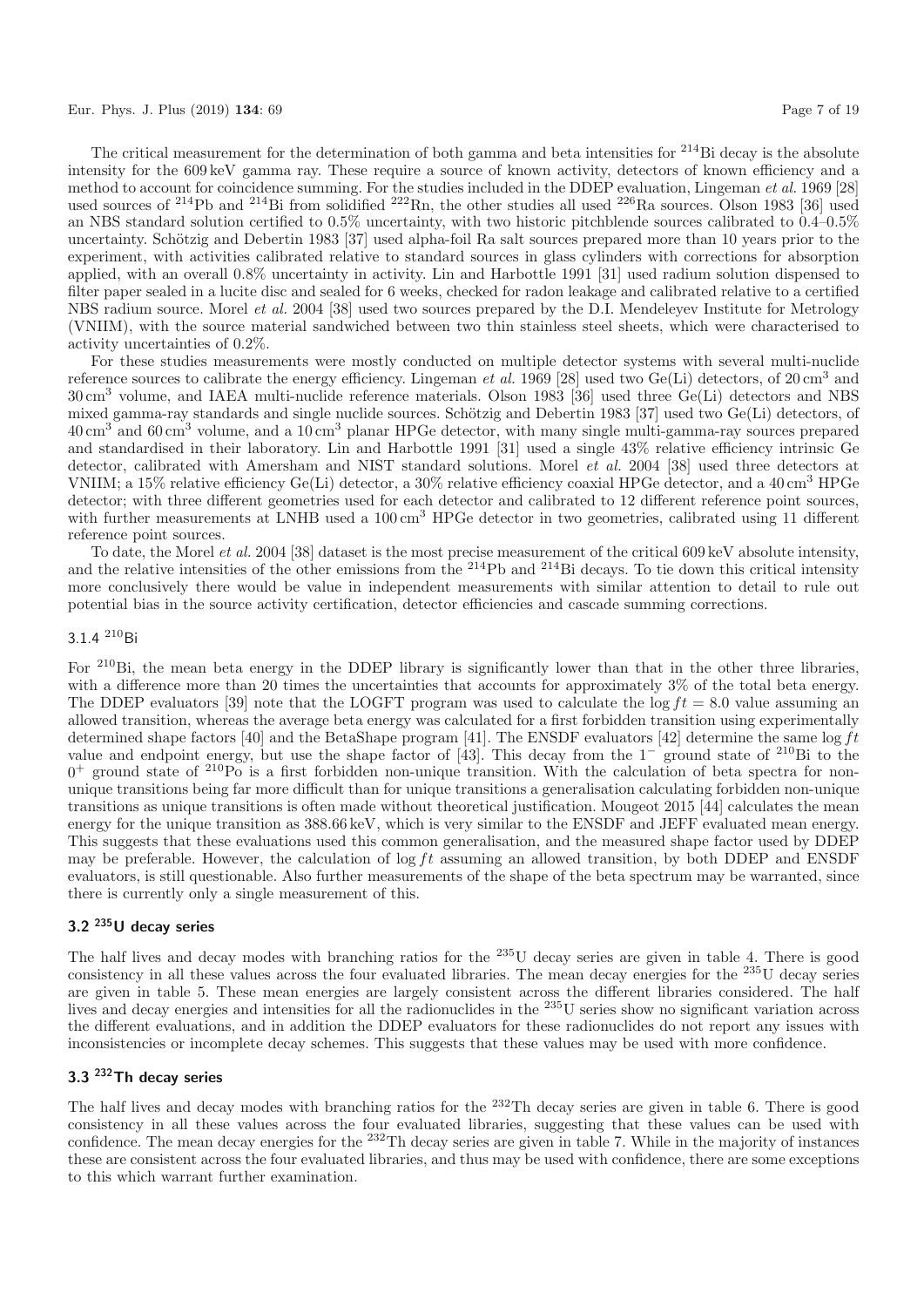**Table 4.** Half lives and decay modes for the <sup>235</sup>U decay series from the JEF2.2, JEFF3.11, ENSDF and DDEP evaluated libraries.

| Nuclide             | Half life<br>Decay modes and branching ratios |                                                                                                                                                                       |                       |                              |                               |                               |                               |                               |
|---------------------|-----------------------------------------------|-----------------------------------------------------------------------------------------------------------------------------------------------------------------------|-----------------------|------------------------------|-------------------------------|-------------------------------|-------------------------------|-------------------------------|
|                     | $\rm{JEF}2.2$                                 | JEFF3.11                                                                                                                                                              | <b>ENSDF</b>          | $\ensuremath{\mathsf{DDEP}}$ | JEF2.2                        | JEFF3.11                      | <b>ENSDF</b>                  | <b>DDEP</b>                   |
| $235$ <sup>T</sup>  |                                               | 703.814 $\times$ 10 <sup>6</sup> a 703.814 $\times$ 10 <sup>6</sup> a 703.814 $\times$ 10 <sup>6</sup> a 704 $\times$ 10 <sup>6</sup> a $\alpha$ to <sup>231</sup> Th |                       |                              |                               |                               |                               |                               |
| $^{231}$ Th         | $1.06333\,\mathrm{d}$                         | 1.06333 d                                                                                                                                                             | 1.06333 d             | $1.06342\,{\rm d}$           | $\beta$ to $^{231}$ Pa        |                               |                               |                               |
| $^{231}\mathrm{Pa}$ | 32760.8a                                      | 32760.8a                                                                                                                                                              | 32760.8a              | $32760\,\mathrm{a}$          | $\alpha$ to <sup>227</sup> Ac |                               |                               |                               |
| $^{227}\mathrm{Ac}$ | 21.77347a                                     | 21.77348a                                                                                                                                                             | 21.77247a             | $21.772\,\mathrm{a}$         | $\beta$ to <sup>227</sup> Th  |                               |                               |                               |
|                     |                                               |                                                                                                                                                                       |                       |                              | $(98.62\%)$                   |                               |                               |                               |
|                     |                                               |                                                                                                                                                                       |                       |                              | $\alpha$ to $^{223}\rm{Fr}$   |                               |                               |                               |
|                     |                                               |                                                                                                                                                                       |                       |                              | $(1.38\%)$                    |                               |                               |                               |
| $227$ Th            | 18.71806d                                     | 18.71806d                                                                                                                                                             | $18.68\,\mathrm{d}$   |                              | $\alpha$ to $^{223}$ Ra       |                               |                               |                               |
| $^{223}\rm{Fr}$     | $21.8\,\mathrm{m}$                            | $21.8\,\mathrm{m}$                                                                                                                                                    | $22\,\mathrm{m}$      | $22\,\mathrm{m}$             | $\beta$ to $^{223}$ Ra        | $\beta$ to $^{223}$ Ra        | $\beta$ to $^{223}$ Ra        | $\beta$ to $^{223}$ Ra        |
|                     |                                               |                                                                                                                                                                       |                       |                              | $(99.994\%)$                  | $(99.994\%)$                  | $(99.994\%)$                  | $(99.998\%)$                  |
|                     |                                               |                                                                                                                                                                       |                       |                              | $\alpha$ to $^{219}\text{At}$ | $\alpha$ to <sup>219</sup> At | $\alpha$ to <sup>219</sup> At | $\alpha$ to $^{219}\text{At}$ |
|                     |                                               |                                                                                                                                                                       |                       |                              | $(0.006\%)^{(a)}$             | $(0.006\%)^{\text{(a)}}$      | $(0.006\%)^{\text{(a)}}$      | $(0.002\%)^{\text{(a)}}$      |
| $^{223}\mathrm{Ra}$ | $11.43\,\mathrm{d}$                           | 11.43d                                                                                                                                                                | 11.43d                | $11.43\,\mathrm{d}$          | $\alpha$ to $^{219}$ Rn       |                               |                               |                               |
| $^{219}\mathrm{Rn}$ | 3.96 s                                        | 3.96 s                                                                                                                                                                | 3.96 s                | $3.89\,\mathrm{s}$           | $\alpha$ to <sup>215</sup> Po |                               |                               |                               |
| $\mathrm{^{215}Po}$ | $1.78 \,\mathrm{ms}$                          | $1.78 \,\mathrm{ms}$                                                                                                                                                  | $1.781 \,\mathrm{ms}$ | $1.781\,\mathrm{ms}$         | $\alpha$ to <sup>211</sup> Pb | $\alpha$ to <sup>211</sup> Pb | $\alpha$ to <sup>211</sup> Pb | $\alpha$ to <sup>211</sup> Pb |
|                     |                                               |                                                                                                                                                                       |                       |                              | $(99.9996\%)$                 | $(99.9996\%)$                 | $(99.9998\%)$                 | $(99.9998\%)$                 |
|                     |                                               |                                                                                                                                                                       |                       |                              | $\beta$ to $^{215}$ At        | $\beta$ to $^{215}$ At        | $\beta$ to $^{215}$ At        | $\beta$ to $^{215}$ At        |
|                     |                                               |                                                                                                                                                                       |                       |                              | $(0.0004\%)^{\text{(a)}}$     | $(0.0004\%)^{\text{(a)}}$     | $(0.0002\%)^{\text{(a)}}$     | $(0.0002\%)^{\text{(a)}}$     |
| $^{211}Pb$          | $36.1\,\mathrm{m}$                            | $36.1\,\mathrm{m}$                                                                                                                                                    | 36.1 m                | $36.1\,\mathrm{m}$           | $\beta$ to <sup>211</sup> Bi  |                               |                               |                               |
| $^{211}Bi$          | $2.17\,\mathrm{m}$                            | 2.17 <sub>m</sub>                                                                                                                                                     | $2.14\,\mathrm{m}$    | $2.15\,\mathrm{m}$           | $\alpha$ to <sup>207</sup> Tl | $\alpha$ to <sup>207</sup> Tl | $\alpha$ to <sup>207</sup> Tl | $\alpha$ to <sup>207</sup> Tl |
|                     |                                               |                                                                                                                                                                       |                       |                              | (99.727%)                     | (99.727%)                     | $(99.724\%)$                  | $(99.724\%)$                  |
|                     |                                               |                                                                                                                                                                       |                       |                              | $\beta$ to $^{211}$ Po        | $\beta$ to $^{211}$ Po        | $\beta$ to $^{211}$ Po        | $\beta$ to <sup>211</sup> Po  |
|                     |                                               |                                                                                                                                                                       |                       |                              | (0.273%)                      | (0.273%)                      | $(0.276\%)$                   | $(0.276\%)$                   |
| $^{207}$ Tl         | $4.77\,\mathrm{m}$                            | $4.77\,\mathrm{m}$                                                                                                                                                    | $4.77\,\mathrm{m}$    | $4.774\,\mathrm{m}$          | $\beta$ to <sup>207</sup> Pb  |                               |                               |                               |
| $\rm ^{211}Po$      | $516\,\mathrm{ms}$                            | $516 \,\mathrm{ms}$                                                                                                                                                   | $516 \,\mathrm{ms}$   | $516\,\mathrm{ms}$           | $\alpha$ to $^{207}{\rm Pb}$  |                               |                               |                               |

(a) Data for very low yield branches are not tabulated here.

# 3.3.1 <sup>228</sup>Ra

For <sup>228</sup>Ra, the mean gamma energies show significant variation. The DDEP and ENSDF values are both much larger than the JEF2.2/JEFF3.11 values, slightly in excess of the larger uncertainties on the earlier evaluations, and the DDEP value is small than the ENSDF value with the difference more than one sigma. Although it is noted that these mean gamma energies are all  $\lt 0.4 \,\text{keV}$  and have no significant influence for most applications. The DDEP evaluator [45] notes that only one paper [46] reports gamma ray energies, and only two reported lines have associated intensities. These were used to calculate emission probabilities for three other gamma rays, with a further three observed transitions not included in the decay scheme.

The DDEP evaluation reviews beta intensities, but does not report mean energies for these transitions, noting that the ENSDF assigned intensities result in negative gamma emission probabilities. For this work, the DDEP intensities have been matched with the ENSDF mean energies to calculate a mean beta energy for the DDEP data. The DDEP evaluator also notes that the evaluated half life is based on three measurements, the most recent in 1962.

#### 3.3.2 <sup>228</sup>Ac

For <sup>228</sup>Ac, the mean gamma energy from the JEF2.2/JEFF3.11 libraries are much larger than given in the ENSDF and DDEP libraries, although these are consistent within the large uncertainties of the earlier evaluations these differences are 9 times the smaller uncertainties from the ENSDF and DDEP libraries. The DDEP evaluation [47]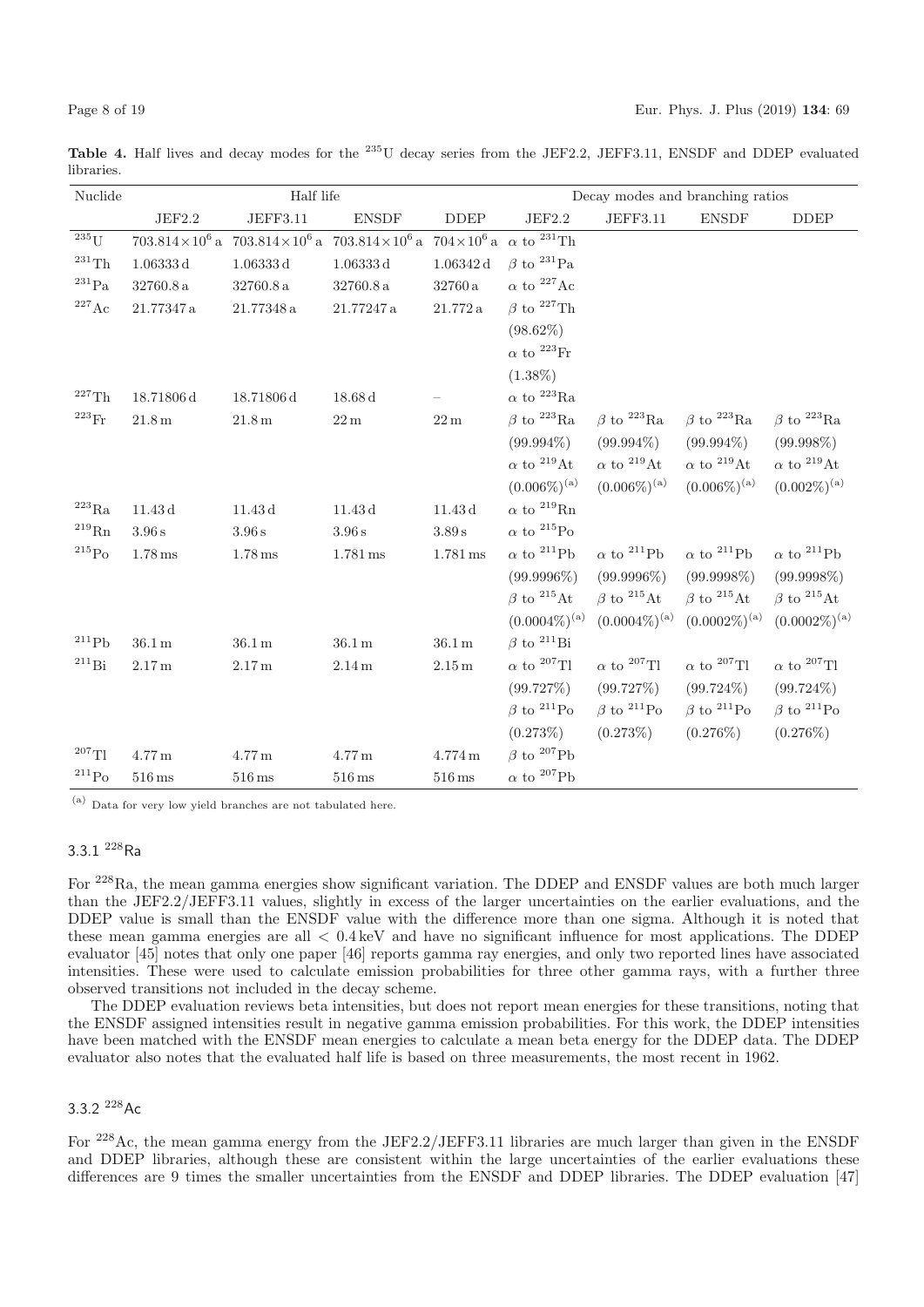|  |  | Table 5. Mean decay energies for the <sup>235</sup> U decay series from the JEF2.2, JEFF3.11, ENSDF and DDEP evaluated libraries. |  |
|--|--|-----------------------------------------------------------------------------------------------------------------------------------|--|
|--|--|-----------------------------------------------------------------------------------------------------------------------------------|--|

| Nuclide              |        | Mean $\alpha$ energy (keV) |              |                            |          | Mean $\beta$ energy (keV) |             |             | Mean $\gamma$ energy (keV) |                                                  |              |              |
|----------------------|--------|----------------------------|--------------|----------------------------|----------|---------------------------|-------------|-------------|----------------------------|--------------------------------------------------|--------------|--------------|
|                      |        | JEF2.2 JEFF3.11 ENSDF DDEP |              |                            |          |                           |             |             |                            | JEF2.2 JEFF3.11 ENSDF DDEP JEF2.2 JEFF3.11 ENSDF |              | <b>DDEP</b>  |
| $235$ U              | 4387   | 4389                       | $\!339$      | 4391                       |          |                           |             |             | 149.5                      | 148.6                                            | 148.6        | 148.55       |
|                      |        |                            | $\pm 165$    | $\pm 15$                   |          |                           |             |             |                            |                                                  | $\pm 1.4$    | $\pm 0.60$   |
| $^{231}\mathrm{Th}$  |        |                            |              |                            | 77       | 77                        | 79          | 78          | 13.16                      | $13.16\,$                                        | 13.13        | 13.12        |
|                      |        |                            |              |                            |          |                           | $\pm 21$    | $\pm 21$    |                            |                                                  | $\pm 0.42$   | $\pm 0.19$   |
| $\rm ^{231}Pa$       | 4974   | 4974                       | 4924         | 4985                       |          |                           |             |             | 31.46                      | $31.46\,$                                        | $33.24\,$    | 31.50        |
|                      |        |                            | $\pm 13$     | $\pm 115$                  |          |                           |             |             |                            |                                                  | $\pm 1.17$   | $\pm 0.98$   |
| $^{227}\mathrm{Ac}$  | 68.11  | 68.11                      | 70.26        | 71.27                      | 9.8      | 9.8                       | 9.8         |             | 0.1752                     | 0.1752                                           | 0.0861       | 0.0816       |
|                      |        |                            | $\pm 1.40$   | $\pm 1.38$                 |          |                           | $\pm 0.7$   |             |                            |                                                  | $\pm 0.0037$ | $\pm 0.0015$ |
| $^{227}\mathrm{Th}$  | 5911   | 5901                       | 5901         | $\left( \mathrm{a}\right)$ |          |                           |             |             | 99.3                       | 108.5                                            | 154.3        | (a)          |
|                      |        |                            | $\pm 97$     |                            |          |                           |             |             |                            |                                                  | $\pm 4.8$    |              |
| $^{223}\mathrm{Fr}$  | 0.32   | $0.32\,$                   | 0.3277       | 1.06                       | 339      | 339                       | 346         | 355         | 48.9                       | 48.9                                             | 47.3         | 45.8         |
|                      |        |                            | $\pm 0.0018$ | $\pm 0.23$                 |          |                           | $\pm 26$    | $\pm 53$    |                            |                                                  | $\pm 4.6$    | $\pm 4.1$    |
| $^{223}\mathrm{Ra}$  | 5678   | 5678                       | 5665         | 5711                       |          |                           |             |             | 86.30                      | 86.30                                            | 89.33        | 90.87        |
|                      |        |                            | $\pm 833$    | $\pm 111$                  |          |                           |             |             |                            |                                                  | $\pm 1.06$   | $\pm 0.98$   |
| $^{219}\mathrm{Rn}$  | 6759   | 6759                       | 6755         | 6756                       |          |                           |             |             | 53.65                      | 53.65                                            | 56.58        | 57.98        |
|                      |        |                            | $\pm 88$     | $\pm 73$                   |          |                           |             |             |                            |                                                  | $\pm 2.43$   | $\pm 1.07$   |
| $^{215}\mathrm{Po}$  | 7385.9 | 7385.9                     | 7388.0       | 7385.8                     | 0.0009   | 0.0009                    |             |             | $\rm 0.21$                 | $0.21\,$                                         | $0.30\,$     | 0.25         |
|                      |        |                            | $\pm 2.2$    | $\pm 2.2$                  |          |                           |             |             |                            |                                                  | $\pm 0.09$   | $\pm 0.08$   |
| $^{211}{\rm Pb}$     |        |                            |              |                            | 444.7826 | 444.7826                  | 445.5       | 445.8       | 66.82                      | 66.82                                            | 63.09        | 63.12        |
|                      |        |                            |              |                            |          |                           | $\pm 2.3$   | $\pm 2.3$   |                            |                                                  | $\pm 0.62$   | $\pm 0.60$   |
| $^{211}Bi$           | 6548.7 | 6548.7                     | 6549.0       | 6548.3                     | 0.481    | 0.481                     | 0.477       | $0.477\,$   | 45.51                      | 45.51                                            | 45.71        | 45.63        |
|                      |        |                            | $\pm 12.8$   | $\pm 21.0$                 |          |                           | $\pm 0.009$ | $\pm 0.009$ |                            |                                                  | $\pm 0.40$   | $\pm 0.67$   |
| $^{207}\mathrm{TI}$  |        |                            |              |                            | 491.3    | 491.3                     | 491.6       | 491.2       | 2.18                       | 2.18                                             | 2.38         | 2.38         |
|                      |        |                            |              |                            |          |                           | $\pm 2.1$   | $\pm 2.1$   |                            |                                                  | $\pm 0.08$   | $\pm 0.08$   |
| $^{211}\mathrm{Po}$  | 7442.2 | 7442.2                     | 7442.0       | 7442.6                     |          |                           |             |             | 7.7317                     | 7.7317                                           | 8.01         | 7.60         |
|                      |        |                            | $\pm 1.9$    | $\pm 2.0$                  |          |                           |             |             |                            |                                                  | $\pm 0.24$   | $\pm 0.13$   |
| Total <sup>(b)</sup> | 41650  | 41642                      | 41530        | 41688                      | $1027\,$ | 1027                      | 1030        | 1028        | 548                        | 556                                              | 605          | 606          |
|                      |        |                            | $\pm 226$    | $\pm 202$                  |          |                           | $\pm 21$    | $\pm 21$    |                            |                                                  | $\pm 6$      | $\pm 5$      |

(a) <sup>227</sup>Th not included in the DDEP library at time of writing (ENSDF used in total).

(b) The totals include scaling to branching ratios (table 4), where appropriate.

notes that this decay scheme is incomplete, with the effective Q-value calculated from individual decay rates and intensities (2010 ± 100 keV) low compared to the Q-value from mass differences (2123.8 ± 2.7keV). There is a  $\sim 7\%$ discrepancy between beta and gamma emissions, suggesting missing gammas. "Further measurements of the gamma data, particularly at low energy, would be of benefit, as would coincidence studies to validate the placement of gammas in the level scheme" [47]. Absolute gamma emissions were normalised to the 463keV emission, however it is noted that "this value is not consistent with expected beta decay characteristics" [47].

# 3.3.3 <sup>220</sup>Rn and <sup>216</sup>Po

Although there are no differences between the different evaluations for <sup>220</sup>Rn and <sup>216</sup>Po, the DDEP evaluator [48,49] notes that the alpha decay energies and intensities are derived from gamma spectrometry measurements. Although these are internally consistent, it is recommended that alpha particle studies are needed to confirm the validity of the proposed decay schemes.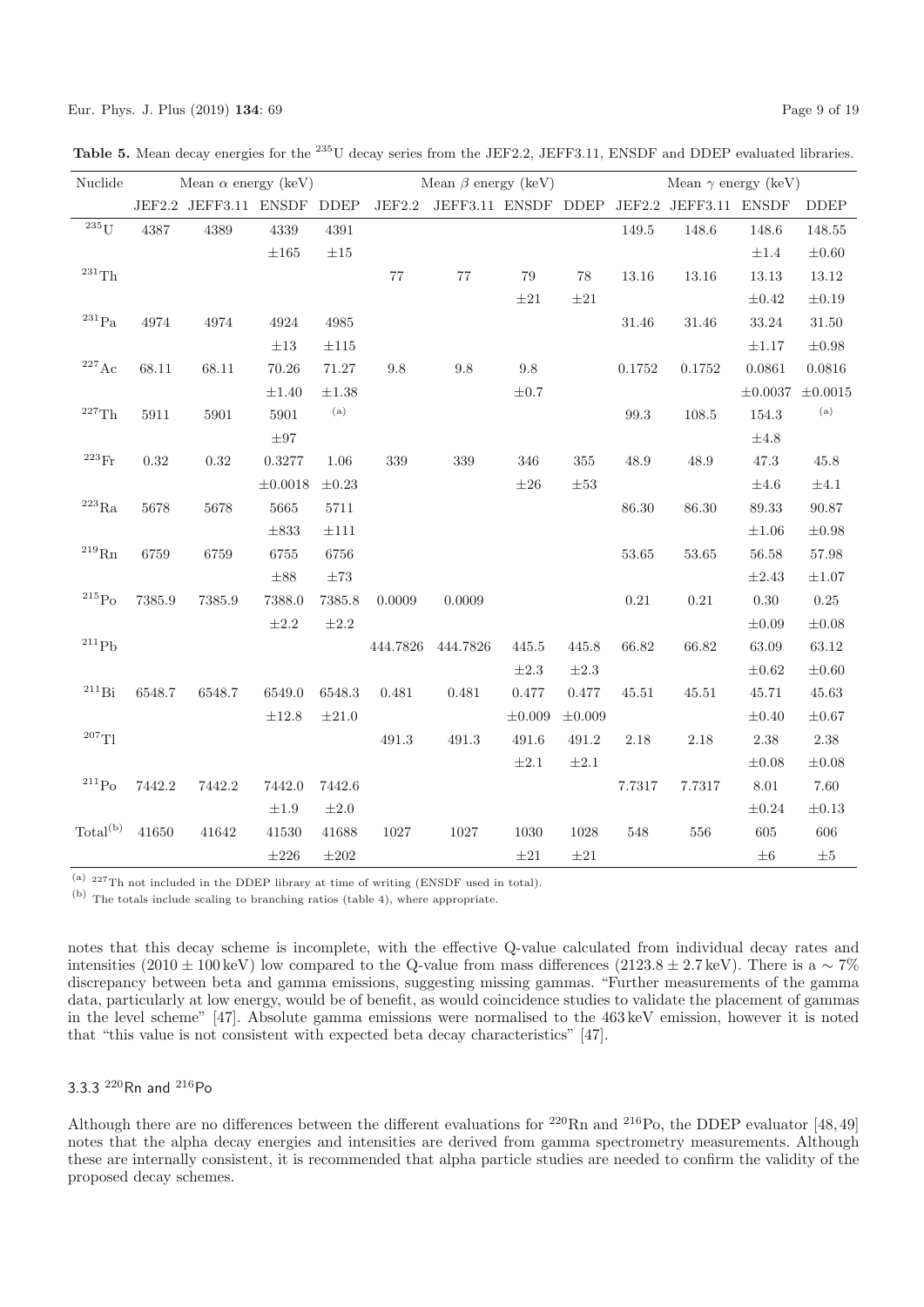Table 6. Half lives and decay modes for the <sup>232</sup>Th decay series from the JEF2.2, JEFF3.11, ENSDF and DDEP evaluated libraries.

| Nuclide                |                            | Half life                                                                                              |                      | Decay modes and branching ratios |                               |                                                                         |                                                             |                                                           |
|------------------------|----------------------------|--------------------------------------------------------------------------------------------------------|----------------------|----------------------------------|-------------------------------|-------------------------------------------------------------------------|-------------------------------------------------------------|-----------------------------------------------------------|
|                        | JEF2.2                     | JEFF3.11                                                                                               | <b>ENSDF</b>         | <b>DDEP</b>                      | JEF2.2                        | <b>JEFF3.11</b>                                                         | <b>ENSDF</b>                                                | <b>DDEP</b>                                               |
| $\overline{^{232}}$ Th | $1.40503 \times 10^{10}$ a | $1.40503 \times 10^{10}$ a $1.40503 \times 10^{10}$ a $1.402 \times 10^{10}$ a $\alpha$ to $^{228}$ Ra |                      |                                  |                               |                                                                         |                                                             |                                                           |
| $^{228}\text{Ra}$      | 5.75012 a                  | 5.75012a                                                                                               | 5.75012a             | 5.75a                            | $\beta$ to <sup>228</sup> Ac  |                                                                         |                                                             |                                                           |
| $^{228}\text{Ac}$      | 6.15h                      | 6.15h                                                                                                  | 6.15h                | 6.15h                            | $\beta$ to $^{228}$ Th        |                                                                         |                                                             |                                                           |
| $^{228}\mathrm{Th}$    | 1.91304a                   | 1.9127a                                                                                                | 1.91204a             | 1.9126a                          | $\alpha$ to $^{224}$ Ra       |                                                                         |                                                             |                                                           |
| $^{224}Ra$             | 3.62d                      | 3.64d                                                                                                  | $3.66\,\mathrm{d}$   | 3.631d                           | $\alpha$ to $^{220}$ Rn       |                                                                         |                                                             |                                                           |
| $^{220}\mathrm{Rn}$    | 55.6s                      | 55.8 s                                                                                                 | 55.6s                | 55.8s                            | $\alpha$ to <sup>216</sup> Po |                                                                         |                                                             |                                                           |
| $^{216}\mathrm{Po}$    | $145 \,\mathrm{ms}$        | $150 \,\mathrm{ms}$                                                                                    | $145 \,\mathrm{ms}$  | $148 \,\mathrm{ms}$              | $\alpha$ to <sup>212</sup> Pb |                                                                         |                                                             |                                                           |
| $^{212}Pb$             | 10.64h                     | 10.64h                                                                                                 | 10.64h               | 10.64h                           | $\beta$ to <sup>212</sup> Bi  |                                                                         |                                                             |                                                           |
| $^{212}\mathrm{Bi}$    | 1.00917h                   | 1.009 <sub>h</sub>                                                                                     | 1.00917h             | 1.009h                           | $\alpha$ to <sup>208</sup> Tl | $\alpha$ to <sup>208</sup> Tl                                           | $\alpha$ to <sup>208</sup> Tl $\alpha$ to <sup>208</sup> Tl |                                                           |
|                        |                            |                                                                                                        |                      |                                  | $(35.9386\%)$                 | $(35.93\%)$                                                             | $(35.94\%)$                                                 | $(35.93\%)$                                               |
|                        |                            |                                                                                                        |                      |                                  | $\beta$ to $^{212}$ Po        | $\beta$ to $^{212}$ Po                                                  |                                                             | $\beta$ to <sup>212</sup> Po $\beta$ to <sup>212</sup> Po |
|                        |                            |                                                                                                        |                      |                                  | $(64.0474\%)$                 | $(64.056\%)$                                                            | $(64.06\%)$                                                 | $(64.07\%)$                                               |
|                        |                            |                                                                                                        |                      |                                  |                               | $\beta \alpha$ to <sup>208</sup> Pb $\beta \alpha$ to <sup>208</sup> Pb |                                                             |                                                           |
|                        |                            |                                                                                                        |                      |                                  | $(0.0140\%)$                  | $(0.014\%)$                                                             |                                                             |                                                           |
| $208$ Tl               | $3.055\,\mathrm{m}$        | $3.053\,\mathrm{m}$                                                                                    | $3.053 \,\mathrm{m}$ | $3.058\,\mathrm{m}$              | $\beta$ to <sup>208</sup> Pb  |                                                                         |                                                             |                                                           |
| $^{212}Po$             | $0.300 \mu s$              | $0.298 \,\mu s$                                                                                        | $0.299 \,\mu s$      | $0.300 \mu s$                    | $\alpha$ to $^{208}{\rm Pb}$  |                                                                         |                                                             |                                                           |

**Table 7.** Mean decay energies for the <sup>232</sup>Th decay series from the JEF2.2, JEFF3.11, ENSDF and DDEP evaluated libraries.

| Nuclide                      |            | Mean $\alpha$ energy (keV) |            |             |            | Mean $\beta$ energy (keV)  |            |                 |              | Mean $\gamma$ energy (keV) |              |              |
|------------------------------|------------|----------------------------|------------|-------------|------------|----------------------------|------------|-----------------|--------------|----------------------------|--------------|--------------|
|                              | JEF2.2     | JEFF3.11 ENSDF             |            | <b>DDEP</b> |            | JEF2.2 JEFF3.11 ENSDF DDEP |            |                 | JEF2.2       | JEFF3.11 ENSDF             |              | <b>DDEP</b>  |
| $\overline{^{232}}\text{Th}$ | 4010       | 4010                       | 3997       | 3997        |            |                            |            |                 | 0.145        | 0.145                      | 0.197        | 0.195        |
|                              | $\pm 170$  | $\pm 170$                  | $\pm 73$   | $\pm 73$    |            |                            |            |                 | $\pm 0.033$  | $\pm 0.033$                | $\pm 0.010$  | $\pm 0.013$  |
| $^{228}\mathrm{Ra}$          |            |                            |            |             | 7.6        | 7.6                        | $7.2\,$    | 7.6             | 0.158        | 0.158                      | 0.369        | 0.292        |
|                              |            |                            |            |             | $\pm 1.3$  | $\pm 1.3$                  | $\pm 0.7$  | $\pm 1.5^{(a)}$ | $\pm 0.152$  | $\pm 0.152$                | $\pm 0.028$  | $\pm 0.020$  |
| $^{228}\mathrm{Ac}$          |            |                            |            |             | 373.4      | 373.4                      | 354.5      | 354.4           | 956          | 956                        | 864          | 864          |
|                              |            |                            |            |             | $\pm 44.6$ | $\pm 44.6$                 | $\pm 35.3$ | $\pm 35.3$      | $\pm 134$    | $\pm 134$                  | $\pm 10$     | $\pm 10$     |
| $^{228}\mathrm{Th}$          | 5398       | 5401                       | 5404       | 5403        |            |                            |            |                 | 1.986        | 1.833                      | 1.962        | 1.909        |
|                              | $\pm 69$   | $\pm 15$                   | $\pm 80$   | $\pm 38$    |            |                            |            |                 | $\pm 0.030$  | $\pm 0.089$                | $\pm 0.018$  | $\pm 0.027$  |
| $^{224}\mathrm{Ra}$          | 5673.3     | 5672.8                     | 5673.0     | 5672.8      |            |                            |            |                 | 9.64         | 10.00                      | 9.96         | 10.00        |
|                              | $\pm 3.2$  | $\pm 5.5$                  | $\pm 3.2$  | $\pm 3.9$   |            |                            |            |                 | $\pm 0.12$   | $\pm 0.10$                 | $\pm 0.12$   | $\pm 0.10$   |
| $^{220}\mathrm{Rn}$          | 6287.59    | 6287.59                    | 6287.00    | 6287.58     |            |                            |            |                 | 0.693        | 0.627                      | 0.6267       | 0.632        |
|                              | $\pm 1.03$ | $\pm 1.37$                 | $\pm 1.45$ | $\pm 1.28$  |            |                            |            |                 | $\pm 0.066$  | $\pm 0.088$                | $\pm 0.0001$ | $\pm 0.083$  |
| $\rm ^{216}Po$               | 6778.5     | 6778.6                     | 6778.0     | 6778.4      |            |                            |            |                 | 0.0145       | 0.0153                     | 0.0153       | 0.0153       |
|                              | $\pm 0.5$  | $\pm 0.5$                  | $\pm 0.5$  | $\pm 0.5$   |            |                            |            |                 | $\pm 0.0024$ | $\pm 0.0024$               | $\pm 0.0024$ | $\pm 0.0024$ |
| $^{212}Pb$                   |            |                            |            |             | 101.3      | 100.7                      | 100.2      | 101.3           | 114.7        | 114.5                      | 114.8        | 115.1        |
|                              |            |                            |            |             | $\pm 4.4$  | $\pm 3.1$                  | $\pm 3.2$  | $\pm 2.2$       | $\pm 0.7$    | $\pm 1.0$                  | $\pm 1.3$    | $\pm 1.3$    |
| $\rm ^{212}Bi$               | 2176.5     | 2175.1                     | $2175.0\,$ | 2174.0      | 488.7      | 491.4                      | 493.9      | 493.7           | 105.8        | 104.6                      | 102.9        | 103.9        |
|                              | $\pm 7.1$  | $\pm 9.1$                  | $\pm 5.2$  | $\pm 8.9$   | $\pm 2.4$  | $\pm 2.2$                  | $\pm 1.2$  | $\pm 0.9$       | $\pm 1.3$    | $\pm 1.3$                  | $\pm 1.2$    | $\pm 0.9$    |
| $^{208}\mathrm{TI}$          |            |                            |            |             | 556        | 554                        | 560        | 559             | 3378         | 3379                       | 3375         | 3374         |
|                              |            |                            |            |             | $\pm 14$   | $\pm 5$                    | $\pm 5$    | $\pm 5$         | $\pm 12$     | $\pm 6$                    | $\pm 2$      | $\pm 2$      |
| $^{212}Po$                   | 8784.60    | 8785.06                    | 8785.00    | 8785.17     |            |                            |            |                 |              |                            |              |              |
|                              | $\pm 8.79$ | $\pm 0.01$                 | $\pm 0.12$ | $\pm 0.11$  |            |                            |            |                 |              |                            |              |              |
| Total <sup>(b)</sup>         | 35950      | 35950                      | 35940      | 35941       | 1171       | 1172                       | 1157       | 1158            | 2403         | 2402                       | 2308         | 2308         |
|                              | $\pm 180$  | $\pm 170$                  | $\pm 110$  | $\pm 83$    | $\pm 45$   | $\pm 45$                   | $\pm 35$   | $\pm 35$        | $\pm 134$    | $\pm 134$                  | $\pm 10$     | $\pm 10$     |

(a)  $228$ Ra mean  $\beta$  not included in the DDEP library at time of writing (calculated using ENSDF mean energies and DDEP intensities).

(b) The totals include scaling to branching ratios (table 6), where appropriate.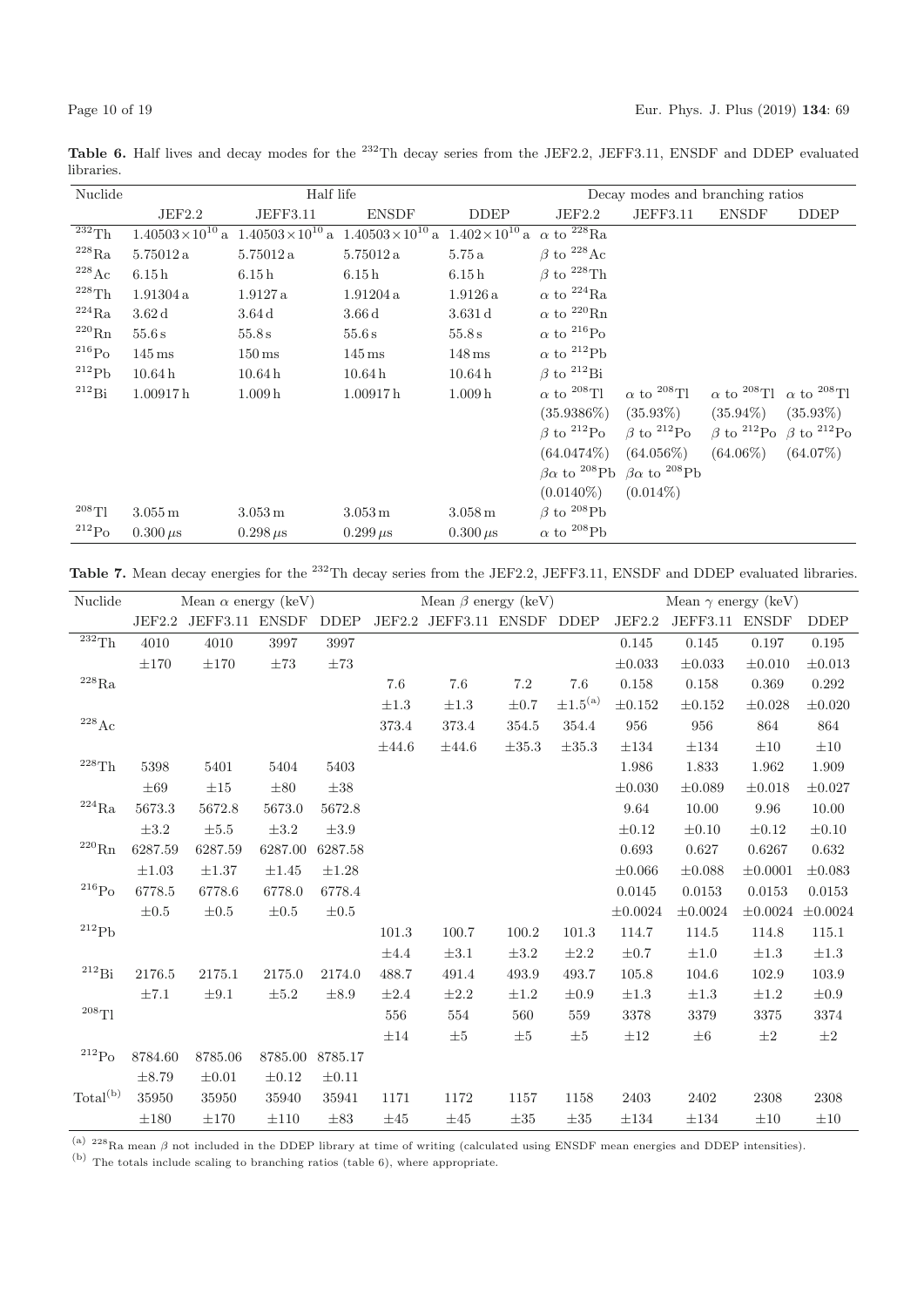| Nuclide      |             | Half life $(\times 10^9 a)$ |              |             |                               |                                  | Decay modes and branching ratios |                                  |
|--------------|-------------|-----------------------------|--------------|-------------|-------------------------------|----------------------------------|----------------------------------|----------------------------------|
|              | JEF2.2      | JEFF3.11                    | <b>ENSDF</b> | <b>DDEP</b> | JEF2.2                        | <b>JEFF3.11</b>                  | <b>ENSDF</b>                     | <b>DDEP</b>                      |
| $40\text{K}$ | 1.280       | 1.265                       | 1.248        | 1.250       | $\beta$ to <sup>40</sup> Ca   | $\beta$ to <sup>40</sup> Ca      | $\beta$ to <sup>40</sup> Ca      | $\beta$ to <sup>40</sup> Ca      |
|              | $\pm 0.010$ | $\pm 0.020$                 | $\pm 0.003$  | $\pm 0.003$ |                               |                                  |                                  |                                  |
|              |             |                             |              |             | $(89.3 \pm 0.1\%)$            | $(89.14 \pm 0.13\%)$             | $(89.14 \pm 0.18\%)$             | $(89.25 \pm 0.17\%)$             |
|              |             |                             |              |             | $EC/\beta^+$ to $^{40}Ar$     | $EC/\beta^+$ to <sup>40</sup> Ar | EC to <sup>40</sup> Ar $2^+$     | EC to <sup>40</sup> Ar $2^+$     |
|              |             |                             |              |             | $(10.7 \pm 0.1\%)$            | $(10.86 \pm 0.13\%)$             | $(10.66 \pm 0.13\%)$             | $(10.55 \pm 0.11\%)$             |
|              |             |                             |              |             |                               |                                  | $EC$ to $^{40}Ar$ gs             | $EC$ to $^{40}Ar$ gs             |
|              |             |                             |              |             |                               |                                  | $(0.20 \pm 0.10\%)$              | $(0.20 \pm 0.10\%)$              |
|              |             |                             |              |             |                               |                                  | $\beta^+$ to <sup>40</sup> Ar gs | $\beta^+$ to <sup>40</sup> Ar gs |
|              |             |                             |              |             |                               |                                  | (0.00100)                        | (0.00100)                        |
|              |             |                             |              |             |                               |                                  | $\pm 0.00013\%$                  | $\pm 0.00012\%$                  |
| ${}^{87}$ Rb | 47.97       | 48.10                       | 48.10        | (a)         | $\beta$ to ${}^{87}\text{Sr}$ |                                  |                                  |                                  |
|              | $\pm 1.30$  | $\pm 0.90$                  | $\pm 0.90$   |             |                               |                                  |                                  |                                  |

**Table 8.** Half lives and decay modes for <sup>40</sup>K and <sup>87</sup>Rb from the JEF2.2, JEFF3.11, ENSDF and DDEP evaluated libraries.

(a) <sup>87</sup>Rb not included in the DDEP library at time of writing.

**Table 9.** Mean decay energies for <sup>40</sup>K and <sup>87</sup>Rb from the JEF2.2, JEFF3.11, ENSDF and DDEP evaluated libraries.

| Nuclide      |        |                           | Mean $\beta$ energy (keV)                                                                       |             | Mean $\gamma$ energy (keV) |          |                             |             |  |
|--------------|--------|---------------------------|-------------------------------------------------------------------------------------------------|-------------|----------------------------|----------|-----------------------------|-------------|--|
|              | JEF2.2 | JEFF3.11                  | ENSDF                                                                                           | <b>DDEP</b> | JEF2.2                     | JEFF3.11 | ENSDF                       | <b>DDEP</b> |  |
| $^{40}$ K    |        |                           | $521.5 \pm 0.6$ $453.2 \pm 0.7$ $499.3 \pm 1.0$ $453.7 \pm 0.9$ $156.3 \pm 1.5$ $155.7 \pm 1.9$ |             |                            |          | $155.8 + 2.7$ $154.1 + 1.6$ |             |  |
| ${}^{87}$ Rb |        | $78.8 + 0.7$ $81.7 + 0.7$ | $81.7 + 0.7$                                                                                    | (a)         |                            |          |                             |             |  |

(a) <sup>87</sup>Rb not included in the DDEP library at time of writing.

# **3.4 40K and 87Rb**

Potassium and rubidium are often associated in minerals, and thus it is conventional to combine the beta dose rates from both for assumed relative composition. The half lives and decay modes for these radionuclides are given in table 8, with the mean decay energies in table 9.

For  $40K$  the half lives given in the evaluated libraries considered here carry relatively large uncertainties, of 1.0–1.5% for the JEF2.2 and JEFF3.11 libraries, and 0.2% for the ENSDF and DDEP libraries. In addition, the half lives vary significantly with the JEF2.2 value approximately 2.5% larger than that given in the ENSDF and DDEP libraries. This difference in half life is significant for the calculation of many derived parameters when  ${}^{40}$ K activity is given in terms of elemental composition  $(\%K)$ , and also for geochronology applications based on <sup>40</sup>K decay. There is also considerable variation in the mean beta energies reported in each library, ranging from  $\sim$  450 keV to  $\sim$  520 keV. This variation could introduce 5–10% errors in applications needing the energy production, such as dose rate measurements and geothermal heat production.

# 3.4.1 $40K$  half life

The half lives listed in table 8 range from 1.25 to  $1.28 \times 10^9$  a, a variation in excess of 2%. with uncertainties of  $\sim 0.25\%$  for the most recent evaluations (ENSDF and DDEP). The DDEP and ENSDF values are consistent within stated uncertainties, as are the JEF2.2 and JEFF 3.11 values which have much larger uncertainties. However, the JEF2.2 value is inconsistent with the ENSDF and DDEP values, and the JEFF3.11 value is only consistent because of the large uncertainty ascribed to it.

 $^{40}$ K decays by competing paths, beta<sup>-</sup> decay to  $^{40}$ Ca and electron capture and beta<sup>+</sup> decay to  $^{40}$ Ar. The total half life is determined directly or from measurements of the partial half life for each of these paths, and the associated branching ratios (see sect. 3.4.3 below). The DDEP evaluators [50] consider 14 measurements of the partial half life for the electron capture decay to the excited  $^{40}$ Ar state (measured from the de-excitation gamma ray at  $1460.8 \,\text{keV}$ ), 19 measurements of the partial half life for the beta<sup>−</sup> decay to <sup>40</sup>Ca, and 6 total half life measurements. After recalculating the partial half lives with the appropriate branching ratio, the total half lives used in the DDEP evaluation are shown in fig. 1. It is noted that all but one of these measurements were conducted in the 1970s or earlier. The exception [51] was conducted specifically in response to a call for improved decay constants for geochronology, with measurements conducted to high precision using liquid scintillation counting of multiple samples of KCl and  $KNO_3$  solutions.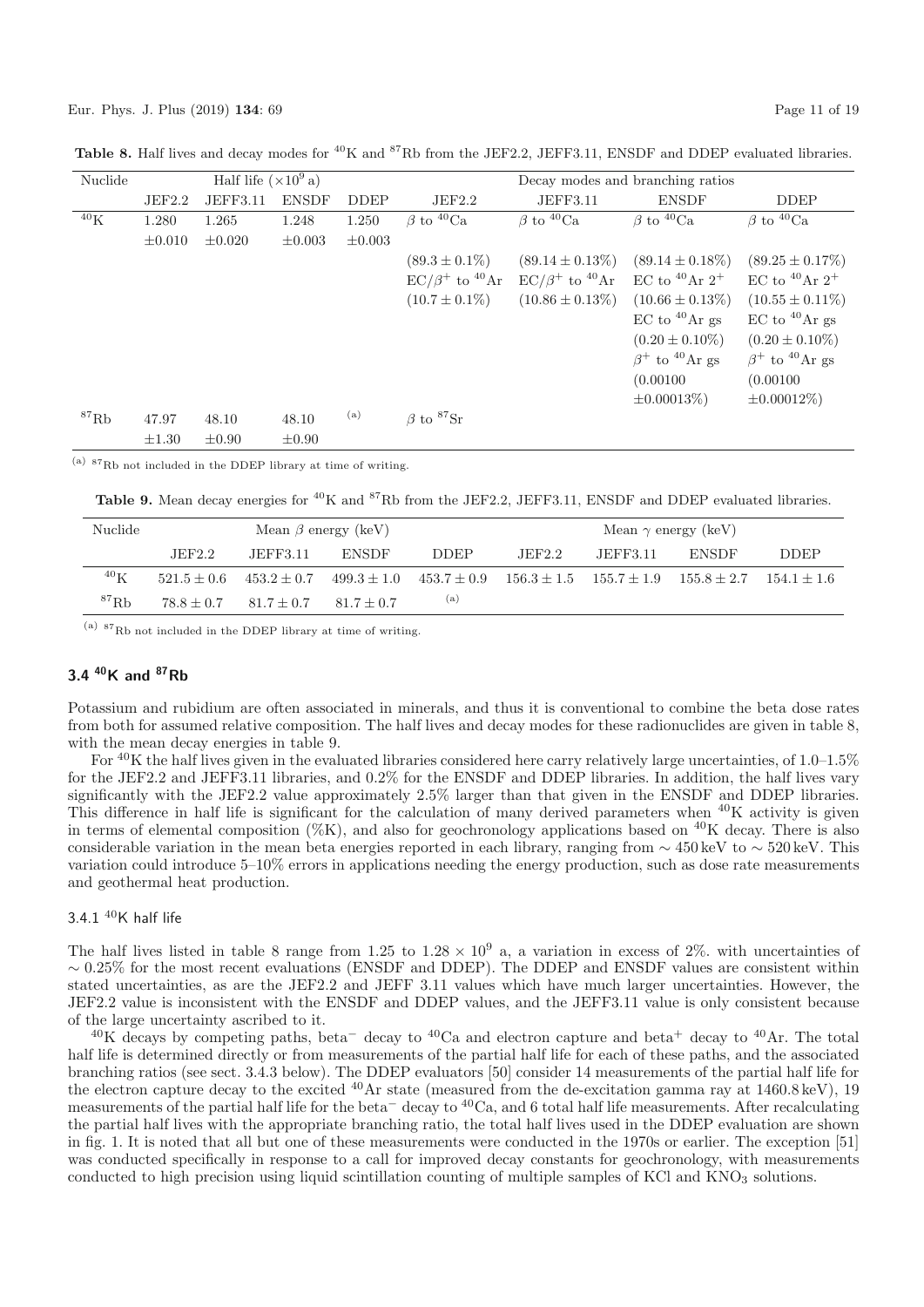

Fig. 1. <sup>40</sup>K half lives used for DDEP evaluation (taken from [49]). Red points were excluded from the evaluation.

Measurements of the half life also require the natural abundance of <sup>40</sup>K. The data used for the DDEP and ENSDF evaluations are based on a natural abundance of  $0.011672 \pm 0.000041\%$  [52], generally accepted as the most accurate measurement, with some earlier reported values adjusted to use this abundance. Recent more precise measurements of  $0.011668 \pm 0.000008\%$  [53] are consistent with this, but are too recent to have been included in the evaluations. The value recommended by the International Union of Pure and Applied Chemistry [54] of  $0.00117 \pm 0.0001\%$  increases the uncertainties in table 8 by a factor of four, and the use of this value would account for much of the increased uncertainties in the JEF2.2 and JEFF3.11 evaluations.

In geochronology based on the decay of  ${}^{40}K$  it is desirable to know the  ${}^{40}K$  to the greatest possible precision. Given the importance of the <sup>40</sup>K decay constants in these communities, independent evaluations of the half life and branching ratios have been conducted combining experimental nuclear physics data with Ar-Ar ages from independently dated minerals. Min et al. 2000 [55] reviewed nuclear data giving an evaluated half life of  $1.255\pm0.025\times10^9$  a, and comparisons between Ar-Ar and U-Pb dating giving a half life of  $1.29 \times 10^9$  a. Combining these produces a half life of  $1.269 \pm 0.025 \times$  $10<sup>9</sup>$  a, with a beta<sup>-</sup> decay branching ratio of 0.894 ± 0.019. Renne *et al.* 2010 [56] conducted a much larger comparison of Ar-Ar with U-Pb dates and produced a half life of  $1.2479 \pm 0.0024 \times 10^9$  a, consistent with the ENSDF and DDEP values, with a slightly reduced uncertainty.

#### 3.4.2 Mean beta<sup>−</sup> decay energy

Values for the mean beta<sup>−</sup> decay energy also vary significantly between different evaluated libraries. This value is a function of the beta end point energy, the shape of the beta spectrum and the branching ratio for the beta<sup>−</sup> decay to <sup>40</sup>Ca. These values are given in table 10. The end point of the beta<sup>−</sup> decay energy spectrum is consistent across all evaluated libraries, with only small variations in the branching ratios. The major difference to the mean energy is the shape of the beta<sup>−</sup> decay spectrum assumed, which significantly varies the mean energy per beta<sup>−</sup> decay.

To determine the mean beta decay energy, it is necessary to know the shape and end-point energy of the beta spectrum. The shape of the beta spectrum is proportional to a factor  $pWq^2$  for sharing momentum between the leptons, the Fermi function  $F(Z, W)$  and a shape factor  $C(W)$ :

$$
\frac{\mathrm{d}N}{\mathrm{d}W} \propto pWq^2F(Z,W)C(W),
$$

where W is the total beta energy, Z is the atomic number of the daughter,  $p$  is the momentum of the beta particle and q the momentum of the neutrino.

Theoretical shape factors for allowed or forbidden unique transitions are given by

$$
C(W) = (2L - 1)! \sum_{k=1}^{L} \lambda_k \frac{p^{2(k-1)} q^{2(L-k)}}{(2k-1)![2(L-k)+1]!},
$$

where  $L = \Delta J$ , and  $L = 1$  for  $\Delta J = 0$ . The parameter  $\lambda_k$  cannot be calculated in a straightforward manner, and typically an assumption that  $\lambda_k = 1$  is used.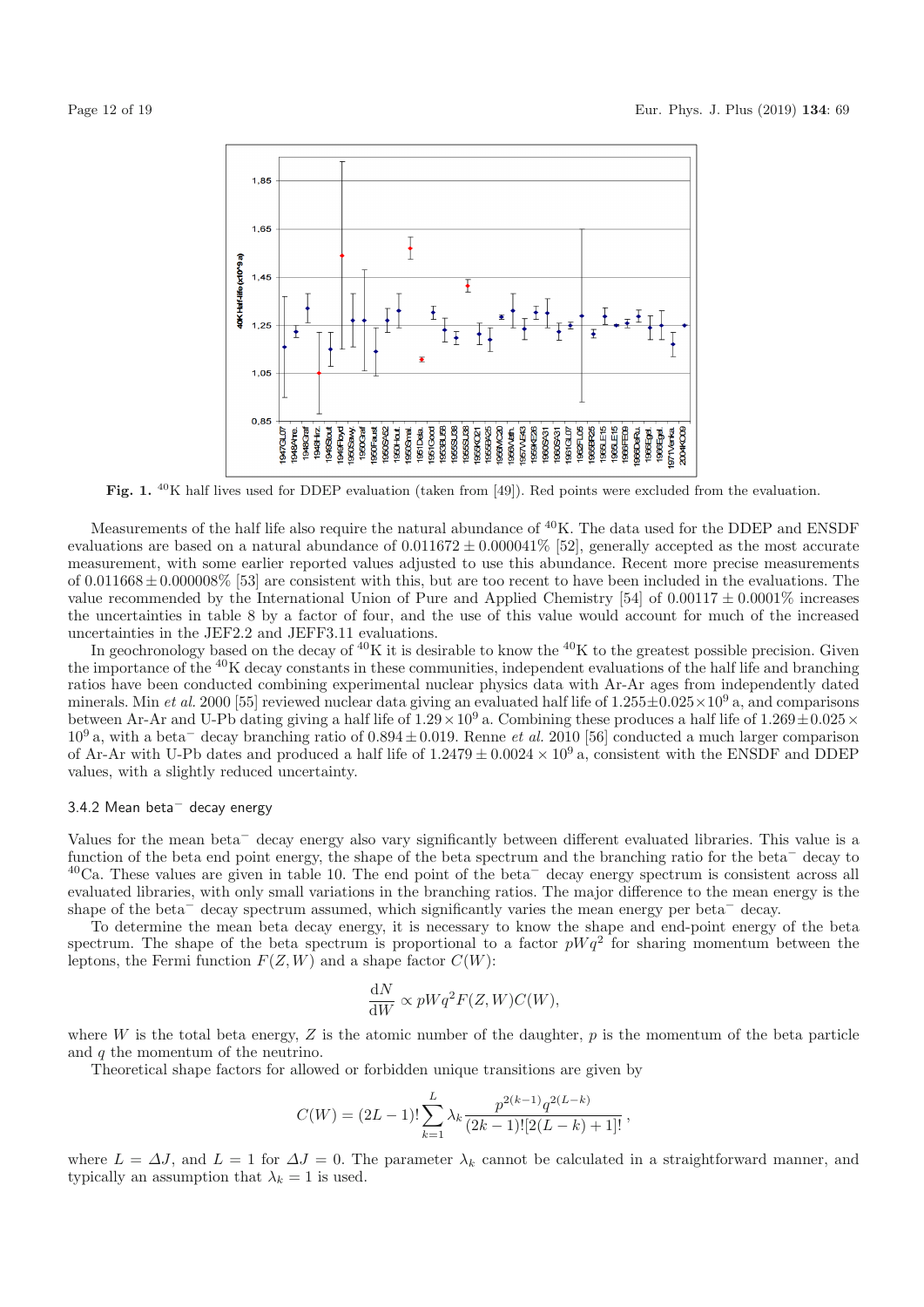|              |      |                    | $\cdots$                   |                     |                                 |
|--------------|------|--------------------|----------------------------|---------------------|---------------------------------|
| Library      | Date | End point          | Mean energy per beta decay | Branching ratio     | Mean energy per $^{40}$ K decay |
|              |      | $(\text{keV})$     | $(\text{keV})$             |                     | (keV)                           |
| JEF2.2       | 1993 | $1311.6 \pm 0.5$   | $584.9 \pm 0.6$            | $0.893 \pm 0.001$   | $521.48 \pm 0.62$               |
| JEFF3.11     | 2007 | $1311.04 \pm 0.12$ | $508.29 \pm 0.05$          | $0.8915 \pm 0.0013$ | $453.16 \pm 0.66$               |
| <b>ENSDF</b> | 2004 | $1311.07 \pm 0.12$ | $560.18 \pm 0.05$          | $0.8914 \pm 0.0018$ | $499.3 \pm 1.0$                 |
|              | 2017 | $1311.07 \pm 0.12$ | $560.18 \pm 0.05$          | $0.8928 \pm 0.0013$ | $500.1 \pm 1.0$                 |
| <b>DDEP</b>  | 2009 | $1311.07 \pm 0.12$ | $508.32 \pm 0.05$          | $0.8925 \pm 0.0017$ | $453.68 \pm 0.87$               |



**Fig. 2.** Beta spectra calculated by the BetaShape program [44,58] using theoretical shape factors, with the  $\lambda_k = 1$  assumption, for allowed and first, second and third unique forbidden transitions, and for experimentally derived shape factors reported by Leutz et al. 1965 [57] and Grau Carles and Kossert 2007 [59]. All spectra are calculated using an endpoint energy of 1311.07 keV.

**Table 11.** Mean beta energies calculated for an endpoint energy of 1311.07 keV using the BetaShape program [44, 58] for theoretical shape factors, assuming  $\lambda_k = 1$ , and experimentally measured shape factors. With mean energies from the LOGFT program for comparison.

|                                | C(W)                                                     | Mean beta energy (keV) |                   |
|--------------------------------|----------------------------------------------------------|------------------------|-------------------|
|                                |                                                          | BetaShape              | LOGFT             |
| Allowed                        |                                                          | $507.83 \pm 0.05$      | $508.31 \pm 0.05$ |
| 1U                             | $p^2 + q^2$                                              | $536.08 \pm 0.05$      | $534.04 \pm 0.05$ |
| 2U                             | $p^4+q^4+\frac{10}{3}p^2q^2$                             | $563.01 \pm 0.05$      | $560.18 \pm 0.05$ |
| 3U                             | $p^6 + q^6 + 7p^2q^2(p^2 + q^2)$                         | $587.89 \pm 0.05$      |                   |
| Leutz <i>et al.</i> $(1965)$   | $0.95p^{6} + 1.05q^{6} + 6.3p^{2}q^{4} + 6.25q^{2}p^{4}$ | $583.98 \pm 0.05$      |                   |
| Grau Carles and Kossert (2007) | $1.8p^6 + 1.23q^6 + 7p^2q^4 + 7q^2p^4$                   | $569.26 \pm 0.05$      |                   |

The decay from <sup>40</sup>K (ground state 4<sup>-</sup>) to <sup>40</sup>Ca (ground state 0<sup>+</sup>) is a third forbidden unique transition. The commonly used LOGFT program for calculating the shape of the spectrum only calculates allowed and first and second unique forbidden transitions, and defaults to the parameters for an allowed transition if any other transition type is input. This program was used by the evaluators for both the ENSDF and DDEP libraries.

Recalculations of the beta spectral shapes to evaluate the reliability of the  $\lambda_k = 1$  approximation [44] have included the  $^{40}$ K beta spectrum using an experimental shape factor from Leutz *et al.* 1965 [57]. The program BetaShape [41, 44,58] has been used to generate spectra for different shape factors (fig. 2), theoretically with the  $\lambda_k = 1$  assumption and for experimental shape factors reported in the literature. The mean beta energies have been calculated for these, and given in table 11 with corresponding mean energies from LOGFT for the allowed and first and second unique forbidden transitions. The mean energy for the Leutz et al. 1965 [57] shape factor is identical to that reported by Mougeot 2015 [44]. Recent high precision measurements of beta spectra have been conducted [59], proposing a shape factor of the form  $C(W) = \lambda_1 p^6 + \lambda_2 q^6 + 7p^2q^2(p^2 + q^2)$  for <sup>40</sup>K, with  $\lambda_1 = 1.8$  and  $\lambda_2 = 1.23$ , to resolve discrepancies between cutoff energy yield and maximum point energy. However, the authors note that this form of shape factor fails Cherenkov counting tests.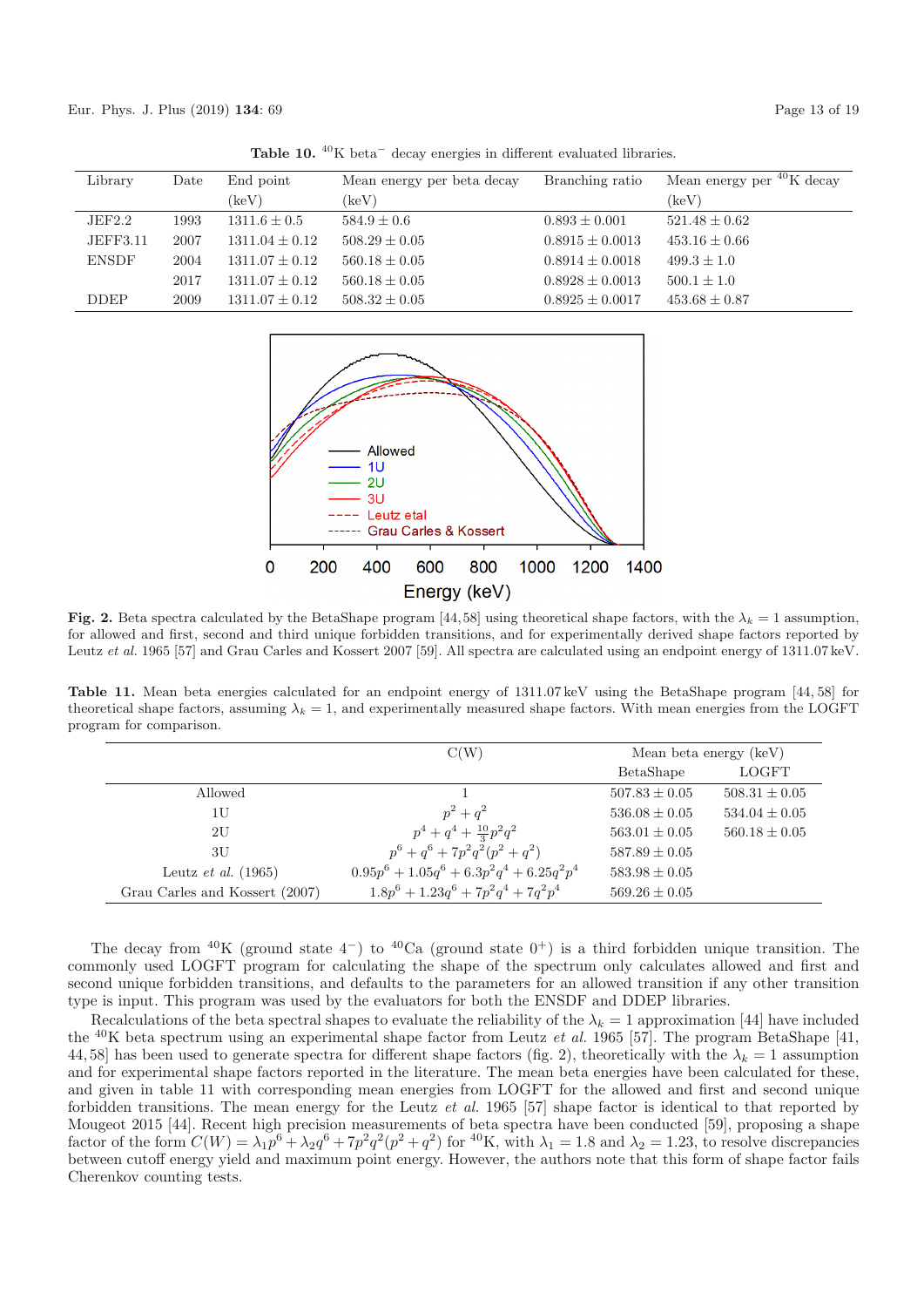| Ratio                       | <b>ENSDF</b> (2004)              | <b>DDEP</b>                      | Comment                                                        |
|-----------------------------|----------------------------------|----------------------------------|----------------------------------------------------------------|
| $P_{EC,1460}$ : $P_{\beta}$ | $0.1195 + 0.0014$                | $0.1182 + 0.0012$                | Ratio of partial half lives, determined from intensities       |
|                             |                                  |                                  | of the $1460 \,\text{keV}$ gamma and beta <sup>-</sup> decay   |
| $P_{\beta}$ : $P_{\beta}$   | $(1.12 \pm 0.14) \times 10^{-5}$ | $(1.12 \pm 0.14) \times 10^{-5}$ | $\beta^+$ is a very difficult measurement due to low intensity |
|                             |                                  |                                  | and pair production from 1460 keV gamma.                       |
| $P_{EC,gs}: P_{\beta^+}$    | $200 + 100$                      | $200 \pm 100$                    | Calculated theoretically.                                      |
|                             |                                  |                                  | Note that the 2017 ENSDF evaluation sets this to zero          |
| Probability                 |                                  |                                  |                                                                |
| $P_{\beta}$                 | $89.14 \pm 0.13\%$               | $89.25 \pm 0.17\%$               |                                                                |
| $P_{EC,1460}$               | $10.66 \pm 0.13\%$               | $10.55 \pm 0.11\%$               | This corresponds to the 1460 keV gamma intensity.              |
| $P_{EC,gs}$                 | $0.20 \pm 0.10\%$                | $0.20 \pm 0.10\%$                | Note that the 2017 ENSDF evaluation sets this to zero          |
| $P_{\beta+}$                | $0.00100 \pm 0.00013\%$          | $0.00100 \pm 0.00012\%$          |                                                                |

**Table 12.** <sup>40</sup>K decay probability ratios and probabilities from the ENSDF and DDEP evaluations.

When allowed to default to the allowed transition the LOGFT program generates a mean energy of 560.18 keV, when forced to the 2U transition it generates  $508.32 \,\text{keV}$ . The mean energy per decay (table 10) suggests that the JEFF3.11 and DDEP evaluations forced LOGFT to the 2U transition, whereas the ENSDF evaluations allowed LOGFT to default to the allowed transition. The DDEP evaluators [50] state that the mean energy is given by the LOGFT program, without further elaboration. The mean energy calculated from the BetaShape program for the theoretical 3U shape factor and the experimentally measured shape factor of Leutz et al. 1965 [57] are significantly larger than the mean energies calculated by LOGFT and used in the ENSDF and DDEP evaluations. The mean energy used in the older JEF2.2 evaluation, and the value of 583keV given in the 7th edition of Table of Isotopes [10] is consistent with these 3U shape factors. This suggests that in the case of  ${}^{40}$ K evaluations would have been more accurate if the earlier experimental shape measurements were used, rather than the use of a program incapable of calculating the correct shape.

#### 3.4.3 Branching ratios

The final parameter for the estimation of the mean beta<sup>−</sup> decay energy per <sup>40</sup>K decay is the branching ratio for the beta<sup>−</sup> decay route. The decay of <sup>40</sup>K follows four possible decays, each with a corresponding probability. The probability of electron capture to the excited state of <sup>40</sup>Ar also determines the gamma energy per decay. For geochronology based on decay of  $40K$  the total probability of decay to  $40Ar$  is needed, and in addition the probability of beta<sup>+</sup> decay is important since this mode would include recoil effects that may affect argon retention:

- Beta<sup>−</sup> decay to the ground state of <sup>40</sup>Ca (P<sub>β</sub>−);
- Electron capture to the 1460.8 keV  $2^+$  level of  $^{40}$ Ar (P<sub>EC,1460</sub>);
- Electron capture to the  $0^+$  ground state of <sup>40</sup>Ar ( $P_{EC,gs}$ );
- Beta<sup>+</sup> decay to the  $0^+$  ground state of <sup>40</sup>Ar (P<sub>β+</sub>).

Ratios of the probability for each path are determined (table 12), from which the probability for each decay path can be calculated. The difficulties in measuring  $\beta^+$  decays results in experimental data being limited to maximum values for the  $P_{\beta+}$ :  $P_{\beta-}$  ratio.

The 2004 ENSDF evaluation [60] includes a beta<sup>+</sup> decay branch to the <sup>40</sup>Ar ground state, this transition is excluded in the 2017 evaluation [61] resulting in a slight increase in the branching ratio for the beta<sup>−</sup> decay to <sup>40</sup>Ca, without any elaboration on the reason for this within the published evaluation. For the earlier ENSDF evaluation, and the DDEP evaluation, this path was calculated based on a theoretical calculation of the P<sub>EC,gs</sub>: P<sub>β+</sub> ratio, which can be calculated for 1U and 2U transitions using LOGFT, with an assumption made for the value for 3U transitions. This is described in the documentation for the DDEP evaluation, "The  $P_{ec,gs}/P_{\beta^+}$  ratio was calculated theoretically by Helmer, as described hereafter. The LOGFT program cannot calculate this ratio for this unique 3rd forbidden (3U) transition. But it can calculate the theoretical value for 1U and 2U transitions. For the former (1U), this ratio is 8.51 (9) and for the latter (2U), it is 45.20 (47). Making the assumption that the 3U ratio rises by the same factor  $(45.20/8.51)$ , then  $P_{ec,gs}/P_{\beta^+} = 240$ . Following Helmer's choice, a value of 200 (100) for  $P_{ec,gs}/P_{\beta^+}$  was adopted in the present calculation." [50]. A calculation of this ratio for the 3U transitions would remove this assumption.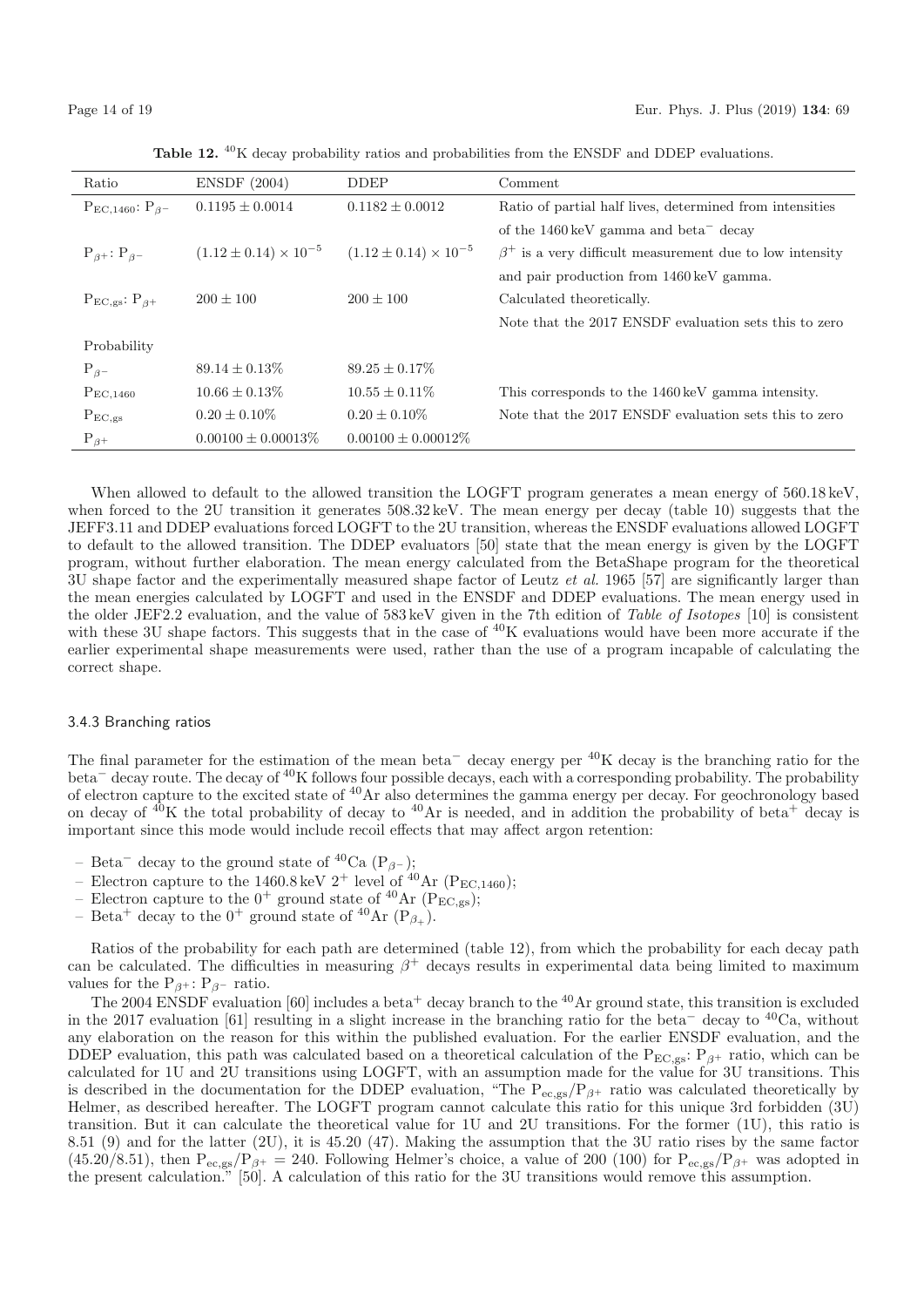| Source                       | $235+238$ U (mGy $a^{-1}$ ppm <sup>-1</sup> ) |              | <sup>232</sup> Th (mGy $a^{-1}$ ppm <sup>-1</sup> ) |             |              | $^{40}$ K + $^{87}$ Rb (mGy a <sup>-1</sup> % <sup>-1</sup> ) <sup>(a)</sup> |              |              |
|------------------------------|-----------------------------------------------|--------------|-----------------------------------------------------|-------------|--------------|------------------------------------------------------------------------------|--------------|--------------|
|                              | Alpha                                         | Beta         | Gamma                                               | Alpha       | Beta         | Gamma                                                                        | <b>Beta</b>  | Gamma        |
| Adamiec and Aitken           | 2.780                                         | 0.1460       | 0.1130                                              | 0.732       | 0.0273       | 0.0476                                                                       | 0.8023       | 0.2433       |
| $(1998)$ [62]                |                                               |              |                                                     |             |              |                                                                              |              |              |
| Guerin et al.                | 2.795                                         | 0.1457       | 0.1116                                              | 0.738       | 0.0277       | 0.0479                                                                       | 0.8167       | 0.2491       |
| $(2011)$ [63]                |                                               |              |                                                     |             |              |                                                                              |              |              |
| Liritzis et al.              | 2.793                                         | 0.1459       | 0.1118                                              | 0.738       | 0.0275       | 0.0481                                                                       | 0.8196       | 0.2498       |
| $(2013)$ [64]                | $\pm 0.011$                                   | $\pm 0.0004$ | $\pm 0.0002$                                        | $\pm 0.003$ | $\pm 0.0009$ | $\pm 0.0002$                                                                 | $\pm 0.0073$ | $\pm 0.0048$ |
| JEF2.2                       | 2.795                                         | 0.1446       | 0.1157                                              | 0.737       | 0.0279       | 0.0502                                                                       | 0.8329       | 0.2443       |
|                              | $\pm 0.025$                                   | $\pm 0.0011$ | $\pm 0.0021$                                        | $\pm 0.005$ | $\pm 0.0009$ | $\pm 0.0028$                                                                 | $\pm 0.0097$ | $\pm 0.0036$ |
| <b>JEFF3.11</b>              | 2.795                                         | 0.1442       | 0.1155                                              | 0.737       | 0.0278       | 0.0502                                                                       | 0.7352       | 0.2463       |
|                              | $\pm 0.012$                                   | $\pm 0.0011$ | $\pm 0.0019$                                        | $\pm 0.005$ | $\pm 0.0009$ | $\pm 0.0028$                                                                 | $\pm 0.0131$ | $\pm 0.0053$ |
| <b>ENSDF</b>                 | 2.794                                         | 0.1464       | 0.1117                                              | 0.737       | 0.0279       | 0.0483                                                                       | 0.8193       | 0.2497       |
|                              | $\pm 0.019$                                   | $\pm 0.0024$ | $\pm 0.0010$                                        | $\pm 0.004$ | $\pm 0.0007$ | $\pm 0.0003$                                                                 | $\pm 0.0075$ | $\pm 0.0048$ |
| <b>DDEP</b>                  | 2.793                                         | 0.1461       | 0.1115                                              | 0.739       | 0.0279       | 0.0484                                                                       | 0.7458       | 0.2470       |
|                              | $\pm 0.019$                                   | $\pm 0.0024$ | $\pm 0.0009$                                        | $\pm 0.005$ | $\pm 0.0009$ | $\pm 0.0003$                                                                 | $\pm 0.0069$ | $\pm 0.0034$ |
| Leutz <i>et al.</i> $(1965)$ |                                               |              |                                                     |             |              |                                                                              | 0.854        |              |
|                              |                                               |              |                                                     |             |              |                                                                              | $\pm 0.008$  |              |

**Table 13.** Dose rate conversion factors for an infinite matrix reported in recent literature [62–64], and from this work. The beta conversion factor using the mean <sup>40</sup>K decay energy from the experimental shape factor of Leutz *et al.* (1965) [57] is included.

 $^{(\mathrm{a})}$  Calculated assuming 50 ppm Rb/1% K.

The parameter  $\log ft$  is used to determine the partial half life for a given beta decay or electron capture transition. The Fermi integral  $f(Z_d, Q)$  is a function of the atomic number of the daughter  $(Z_d)$  and the transition Q value, and is readily calculated and tabulated. The comparative half life is the product of the Fermi integral and the half life of the decay path (in seconds), ft, which spans many orders of magnitude and is conventionally expressed as the common logarithm,  $\log ft$ . Values for  $\log ft$  fall into groups that correlate to spin and parity change in the decay, and calculated values can be used to determine partial half lives and branching ratios.

The DDEP evaluators [50] state that the log ft value (20.58  $\pm$  0.01) for the beta<sup>−</sup> decay transition to the ground state of <sup>40</sup>Ca was estimated from the log ft values for the 1U and 2U transitions, with the assumption that the value for the 3U transition increases by the same proportion. This follows the same assumptions as that used for the decay probabilities for the EC and beta<sup>+</sup> decay transitions to the <sup>40</sup>Ar ground state described above. For the ENSDF evaluation, the log ft value  $(20.75)$  is "from private communication from R.B. Firestone" [60,61].

## **4 Impact on derived parameters**

The nuclear data reviewed here is used to derive parameters applied to other disciplines. Two examples of the parameters are given here, conversion factors for calculating dose rates in an infinite matrix and for calculating geological heat production rates. Both sets of parameters are determined for an infinite matrix, thus removing the need to consider radiation transport and other factors in the calculations. Values are presented for these derived from the evaluated libraries examined in this work and reported in the literature, and the impact of the differences between evaluations noted.

#### **4.1 Dose rate conversion parameters**

Table 13 lists the dose rate conversion parameters calculated in this work for the JEF2.2, JEFF3.11, ENSDF and DDEP libraries, along with a conversion parameter using the mean beta energy for  ${}^{40}$ K calculated for the experimental shape factor of Leutz et al. 1965 [57]. For comparison, three commonly used literature values are also included. Note that these literature values all derive from earlier versions of the ENSDF library.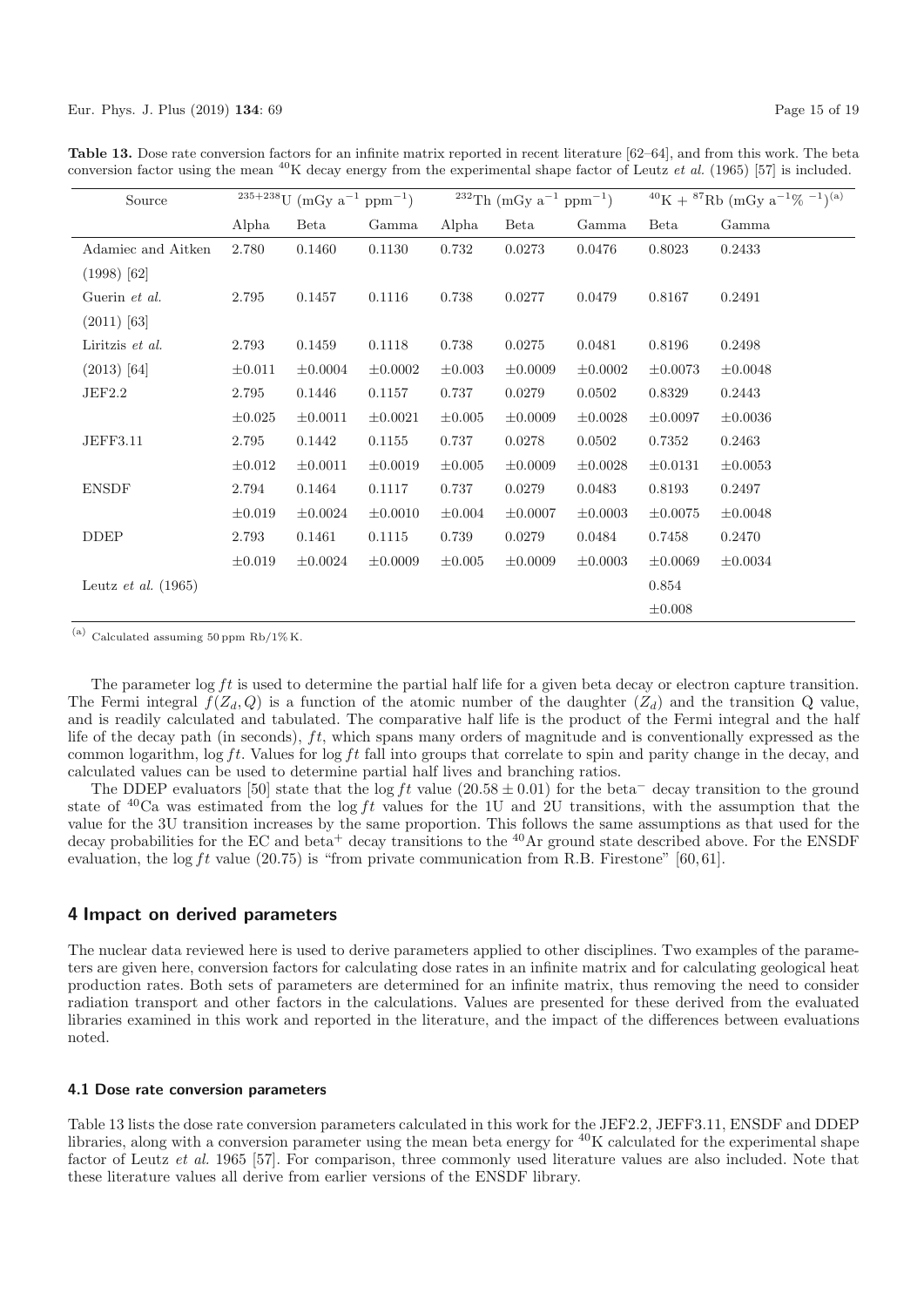**Table 14.** Heat production constants calculated by Birch (1954) [65] and Rybach (1976) [66], and calculated in this work for data from the JEFF3.11, ENSDF and DDEP libraries, and for <sup>40</sup>K using the mean beta energy from the Leutz *et al.* (1965) [57] experimental shape factor.

| Decay series/element | Heat production (W $kg^{-1}$ )              |                       |                     |                                         |                                                             |                              |
|----------------------|---------------------------------------------|-----------------------|---------------------|-----------------------------------------|-------------------------------------------------------------|------------------------------|
|                      | Birch $(1954)$                              | Rybach (1976)         | <b>JEFF 3.11</b>    | <b>ENSDF</b>                            | DDEP                                                        | Leutz <i>et al.</i> $(1965)$ |
| $^{238}$ U           | $9.41 \times 10^{-5}$                       | $9.17 \times 10^{-5}$ | $(9.500 \pm 0.009)$ | $(9.508 \pm 0.012)$                     | $(9.493 \pm 0.012)$                                         |                              |
|                      |                                             |                       | $\times 10^{-5}$    | $\times$ 10 <sup>-5</sup>               | $\times 10^{-5}$                                            |                              |
| $^{235}\mathrm{U}$   | $5.70 \times 10^{-4}$ $5.75 \times 10^{-4}$ |                       | $(5.674 \pm 0.008)$ | $(5.675 \pm 0.011)$ $(5.675 \pm 0.011)$ |                                                             |                              |
|                      |                                             |                       | $\times 10^{-4}$    | $\times 10^{-4}$                        | $\times 10^{-4}$                                            |                              |
| $U$ (natural)        | $9.68 \times 10^{-5}$ $9.52 \times 10^{-5}$ |                       | $(9.835 \pm 0.010)$ | $(9.843 \pm 0.011)$                     | $(9.828 \pm 0.012)$                                         |                              |
|                      |                                             |                       | $\times 10^{-5}$    | $\times 10^{-5}$                        | $\times$ 10 <sup>-5</sup>                                   |                              |
| $^{232}\mathrm{Th}$  | $2.65 \times 10^{-5}$ $2.56 \times 10^{-5}$ |                       | $(2.649 \pm 0.013)$ | $(2.652 \pm 0.012)$                     | $(2.652 \pm 0.012)$                                         |                              |
|                      |                                             |                       | $\times 10^{-5}$    | $\times 10^{-5}$                        | $\times$ 10 <sup>-5</sup>                                   |                              |
| K (natural)          | $3.58 \times 10^{-9}$ $3.48 \times 10^{-9}$ |                       | $(2.981 \pm 0.048)$ |                                         | $(3.251 \pm 0.016)$ $(3.011 \pm 0.012)$ $(3.345 \pm 0.012)$ |                              |
|                      |                                             |                       | $\times 10^{-9}$    | $\times 10^{-9}$                        | $\times 10^{-9}$                                            | $\times 10^{-9}$             |

It can be seen that in most cases there is no significant difference in dose rate conversion parameters between the different libraries and literature values. For the uranium series, the use of the Morel *et al.* (2004) [38] <sup>214</sup>Bi data in the ENSDF and DDEP evaluations slightly increases the beta conversion parameter, and decreases the gamma conversion parameter, to values consistent with the recent literature values (which used the ENSDF library). For the Th series, the larger gamma decay energy for <sup>228</sup>Ac used by the JEF2.2/JEFF3.11 evaluators is evident. For K+Rb, the variation in  $^{40}$ K half life values is reflected in the scatter in the gamma conversion parameters, though this is still within  $2\sigma$ . More significantly, the choice of shape factor for the  ${}^{40}$ K beta decay has a very substantial effect, with the parameter for the Leutz et al. (1965) [57] shape factor  $4\%$  larger than for the 2U shape factor used in the ENSDF evaluation. and 15% larger than the allowed shape factor used in the DDEP evaluation.

#### **4.2 Geothermal heat production**

To assess heat production in rocks, used for assessing geothermal potential, the nuclear recoil energy also needs to be considered. In practice, this has been calculated from the atomic mass difference between the parent nuclide and the stable daughter at the end of the decay chain, less the mass of alpha particles released and the energy carried by neutrinos [65,66], with the mean neutrino energy taken as 2/3 the beta endpoint energy.

The evaluated libraries considered here allow a more precise calculation of the neutrino energies (the beta endpoint energy less the mean beta energy). The DDEP library does not include the atomic masses, however the Q-value for each decay is given which can then be summed to give the total energy release. The ENSDF library includes the atomic masses, and the total energy release calculated from the mass differences and the summed Q-values agree. The heat production constants calculated in this work from evaluated nuclear data are given in table 14, with values reported by Birch (1954) [65] and Rybach (1976) [66].

The heat production rates for uranium and thorium are consistent for the three modern evaluations. The differences in heat production constants for  ${}^{40}$ K reflect the differences in mean beta energy (see sect. 3.4.2).

# **5 Discussion and conclusions**

Nuclear data covering half lives, branching ratios, emission energies and intensities is used to derive parameters used in a wide range of applications. It is essential that this data is accurate, as precise as possible and that practitioners have confidence in the parameters derived from the nuclear data. The use of evaluated libraries provides a convenient means of accessing nuclear data to calculate derived parameters. It is clear that, in some instances, there are significant differences in recommended values produced by different evaluations. Where these occur one or other, or both, of the evaluations must be in error. It is proposed that these differences between evaluations can be used to highlights areas where the evaluations could be improved through better assessment of the primary nuclear data and collection of additional data. By identifying and assessing such variations these data can be used with greater confidence to determine derived parameters in applied work. That such variations exist should be taken as a warning that the outputs of evaluations should not be accepted uncritically.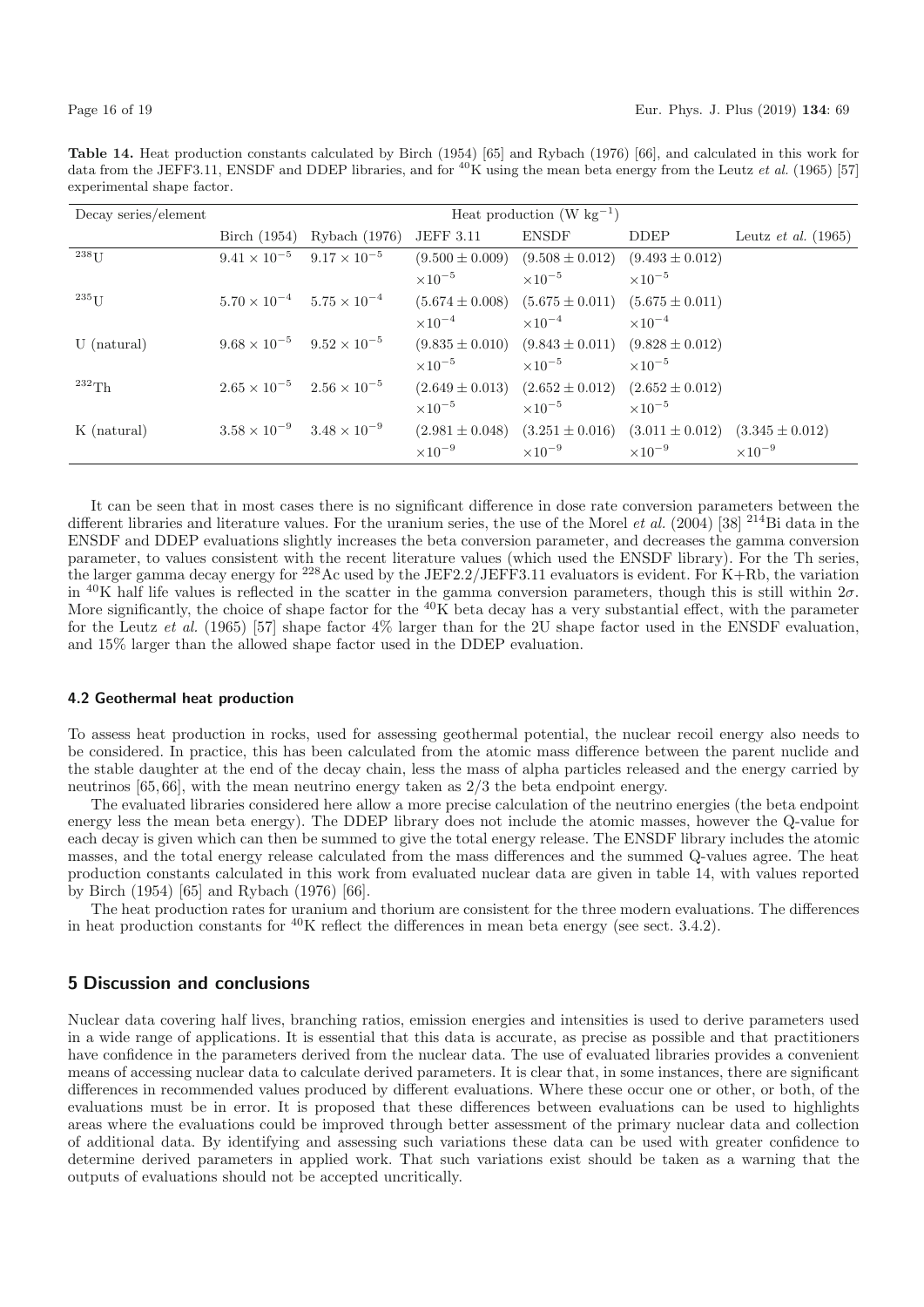| Radionuclide             | Summary                                                                                        |  |  |
|--------------------------|------------------------------------------------------------------------------------------------|--|--|
| 234mPa                   | 1001 keV gamma intensity, agreement between most recent evaluations                            |  |  |
| $(^{238}U$ series)       | but 40\% higher than older evaluations.                                                        |  |  |
|                          | Q-value for decay significantly higher in DDEP compared to ENSDF.                              |  |  |
| $^{234}\mathrm{Pa}$      | Significant differences in the mean beta energies. ENSDF and DDEP                              |  |  |
| $(^{238}U$ series)       | evaluations report total beta intensities $>100\%$ . Beta intensities may need re-examination. |  |  |
| $^{218}\mathrm{At}$      | De-excitation of $\sim 62 \,\text{keV}$ level ( $\sim 90\%$ beta decay branch) not observed.   |  |  |
| $(^{238}U$ series)       | Thus, evaluated gamma and conversion electron emissions may be under-estimated.                |  |  |
| $\rm ^{214}Bi$           | Absolute intensity for 609 keV gamma ray, defined by a single high precision data set,         |  |  |
| $(^{238}U$ series)       | used to normalise gamma intensity for $^{214}$ Bi and $^{214}$ Pb.                             |  |  |
| $\rm ^{210}Bi$           | Mean beta energy in DDEP significantly lower than in other libraries,                          |  |  |
| $(^{238}U$ series)       | following a single measurement of the spectral shape.                                          |  |  |
|                          | Other libraries use a generalisation to an allowed transition.                                 |  |  |
| $^{228}\mathrm{Ra}$      | Single paper reporting an incomplete gamma decay scheme.                                       |  |  |
| $(^{232}Th$ series)      | Significant differences in evaluation of beta intensities.                                     |  |  |
| $^{228}\mathrm{Ac}$      | Incomplete decay scheme, with further coincidence gamma measurements                           |  |  |
| $(^{232}Th$ series)      | recommended in the literature [47].                                                            |  |  |
| $^{220}$ Rn, $^{216}$ Po | Alpha decay measurements to validate the decay scheme recommended $[48, 49]$                   |  |  |
| $(^{232}Th$ series)      |                                                                                                |  |  |
| $^{40}{\rm K}$           | Significant variability in half life between evaluations ENSDF, JEFF3.11 and DDEP              |  |  |
|                          | all appear to use incorrect shape of the 3U beta decay.                                        |  |  |
|                          | Use of theoretical 3U shape boosts mean beta energy by $4.5\%$                                 |  |  |
|                          | compared to ENSDF and JEFF3.11, and by 15% compared to DDEP.                                   |  |  |
|                          | Branching ratios between EC and $\beta^+$ decays to <sup>40</sup> Ar poorly defined            |  |  |

**Table 15.** Summary of differences noted between evaluations.

In this paper, differences between three groups of evaluations have been highlighted and examined. These are summarised in table 15. Of these, the most significant radionuclides for deriving parameters for applications are:

- $-$  <sup>214</sup>Bi where a single relatively recent high precision data set dominates the newer evaluations producing mean gamma and beta energies that are significantly different from earlier evaluations. It is not ideal that the evaluated nuclear data is heavily dependent upon a single set of measurements. This observation also applies to <sup>214</sup>Pb which also relies on the same single measurement set, although the differences with earlier data are less pronounced.
- <sup>210</sup>Bi, where JEFF and ENSDF evaluators follow a theoretically unjustified generalisation of calculating forbidden non-unique beta transitions as unique transitions, and DDEP uses a single experimentally measured beta spectral shape.
- $-$  <sup>228</sup>Ac had already been recognised as having an incomplete decay scheme. The decay schemes for <sup>228</sup>Ra and <sup>234</sup>Pa are also recognised as being incomplete, and for <sup>220</sup>Rn and <sup>216</sup>Po the alpha-decay schemes are derived from gamma measurements and additional alpha spectrometry would confirm the derived scheme.
- $^{40}$ K has a considerable variation in historic half life measurements, though it is noted that more recent measurements and determinations of half life from geochronometry produce consistent and precise values that suggest that the value in recent evaluations is reliable. Branching ratios between the different decay modes, in particular for the positron and electron capture decays to the <sup>40</sup>Ar ground state, remain relatively poorly defined. Most significantly the mean beta<sup>−</sup> decay energy is very poorly defined, with all recent evaluations considered reporting a mean energy for an incorrect shape function. Currently the best measurement of the shape function is from Leutz et al. (1965) [57], and is in close agreement to but not identical with the theoretical 3U shape function.

The resolution of the major uncertainties associated with these data sets would require a comprehensive reevaluation of the existing data, and in most cases the collection of more high precision data. The descriptions of the differences and the underlying literature presented here could form the basis for such a re-evaluation of the existing data, and new data requirements have been identified here. Addressing the deficiency in the LOGFT program, or creation of an alternative code, to directly calculate  $\log ft$  values, and associated decay probabilities and branching ratios, and mean energies for 3U and non-unique transitions would also be beneficial.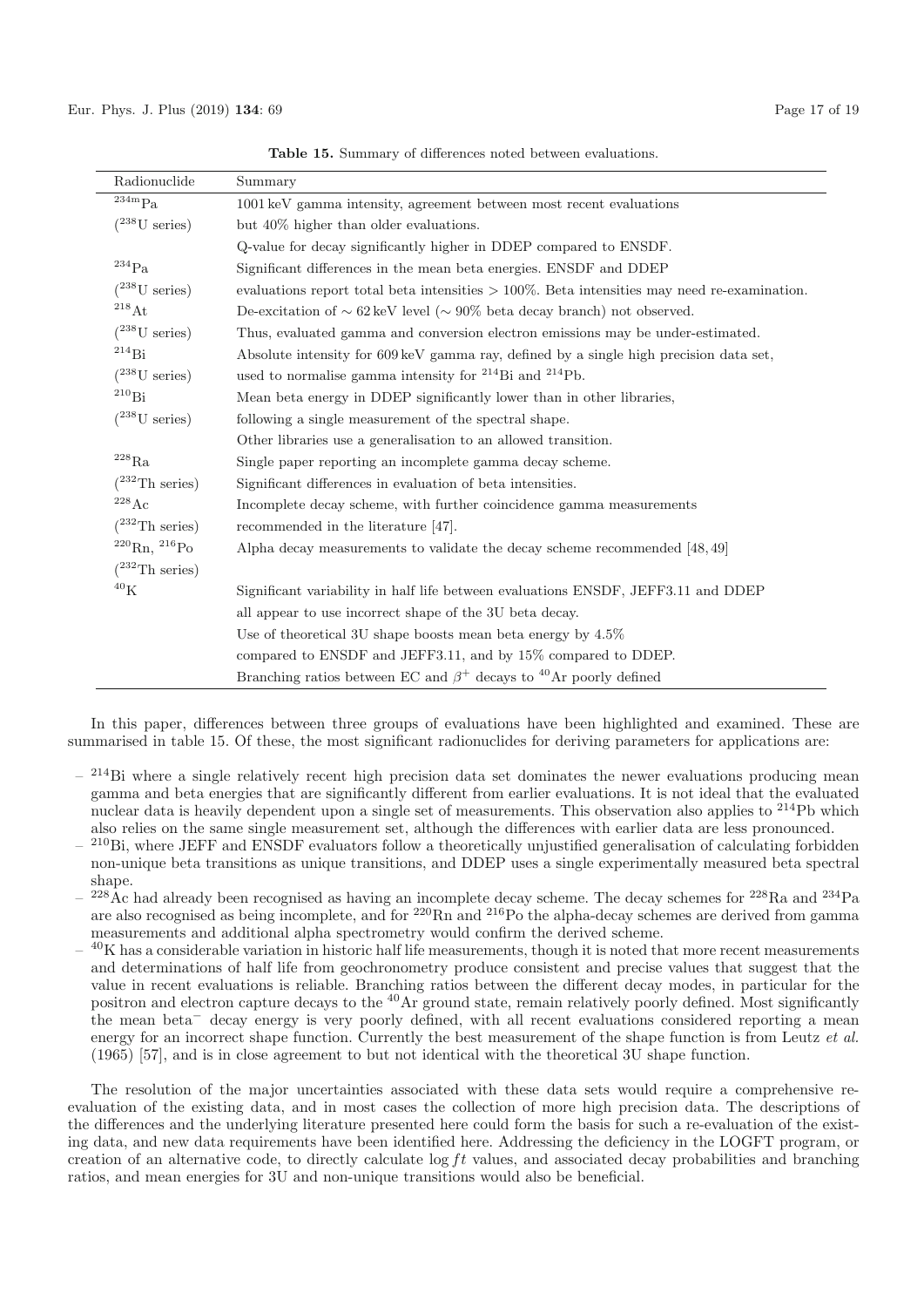It has been suggested [20] that DDEP represents the best data. On the evidence presented here comparing different evaluations it is evident that generally DDEP and ENSDF are in agreement. Both DDEP and ENSDF benefit from the inclusion of more recent data compared to the earlier JEF2.2 and JEFF3.11 evaluations, however both also include some errors and evaluations based on incomplete decay schemes. The transparency within DDEP is a benefit when assessing the data produced, although there are some points where the evaluators notes are incomplete. Where DDEP and ENSDF differ there are occasions when the DDEP outputs are preferable  $(^{210}Bi$  where DDEP uses a measured beta spectrum, compared to an incorrect theoretical shape function used by ENSDF), occasions where it is not clear either are better  $(2^{28}Ra$  where both use just a single poor data set), and occasions where both appear to be incorrect  $(40K)$  where both use, different, incorrect theoretical shape functions for the beta decay spectrum). It is not clear that either evaluation library, as a whole, is preferable, and an approach where the assessment of the choice of data, from either library or other sources, to use is made on a nuclide by nuclide basis may be the best option. For which a comparison between evaluations as conducted here would be essential.

The impact on derived parameters for two applications have been assessed. For conversion factors to calculate dose rate the effects of the different evaluations for <sup>210</sup>Bi, <sup>214</sup>Bi and <sup>228</sup>Ac are reflected in gamma and beta conversion factors of the uranium and thorium series, but the most significant impact is the choice of mean beta energy on the  $^{40}$ K conversion factor. For parameters to calculate geothermal heat production, the differences between evaluations for the uranium and thorium series are small, but again the differences for  $^{40}$ K as a result of differences in mean beta<sup>−</sup> decay energy are significant.

**Publisher's Note** The EPJ Publishers remain neutral with regard to jurisdictional claims in published maps and institutional affiliations.

**Open Access** This is an open access article distributed under the terms of the Creative Commons Attribution License (http://creativecommons.org/licenses/by/4.0), which permits unrestricted use, distribution, and reproduction in any medium, provided the original work is properly cited.

# **References**

- 1. A.D. Carlson, V.G. Pronyaev, R. Capote, G.M. Hale, Z.-P. Chen, I. Duran, F.-J. Hambsch, S. Kunieda, W. Mannhart, B. Marcinkevicius, R.O. Nelson, D. Neudecker, G. Noguere, M. Paris, S.P. Simakov, P. Schillebeeckx, D.L. Smith, X. Tao, A. Trkov, A. Wallner, W. Wang, Nucl. Data Sheets **148**, 143 (2018).
- 2. International Atomic Energy Agency, X-ray and gamma-ray standards for detector calibration, IAEA-TECDOC-619 (IAEA, Vienna, 1991).
- 3. A.L. Nichols, M. Herman, Report on consultants' meeting on preparation of the proposal for a co-ordinated research project to update X- and γ-ray decay data standards for detector calibration, IAEA Report INDC(NDS)-378 (IAEA, Vienna, 1998).
- 4. M. Herman, A.L. Nichols, Update of X- and  $\gamma$ -ray decay data standards for detector calibration and other applications, IAEA Report INDC(NDS)-403 (IAEA, Vienna, 1999).
- 5. A.L. Nichols, Appl. Radiat. Isot. **55**, 23 (2001).
- 6. R. Capote, A.L. Nichols, Summary report of consultants' meeting on high-precision beta<sup>−</sup> decay intensity measurements and evaluations for specific PET radioisotopes, IAEA Report INDC(NDS)-0535 (IAEA, Vienna, 2008).
- 7. R. Capote, F.M. Nortier, Summary report of consultants' meeting on improvements in charged-particle monitor reactions and nuclear data for medical isotope production, IAEA Report INDC(NDS)-0591 (IAEA, Vienna, 2009).
- 8. A.L. Nichols, S.M. Qaim, R. Capote, Summary report of technical meeting on intermediate-term nuclear data needs for medical applications: cross sections and decay data, IAEA Report INDC(NDS)-0596 (IAEA, Vienna, 2011).
- 9. A.L. Nichols, J. Nucl. Sci. Technol. **52**, 17 (2015).
- 10. C.M. Lederer, V.S. Shirley, Table of Isotopes, 7th Ed. (Wiley, New York, 1978).
- 11. International Atomic Energy Agency, Nuclear Data Services, International Network of Nuclear Structure and Decay Data Evaluators (NSDD), https://www-nds.iaea.org/nsdd/.
- 12. National Nuclear Data Centre, ENSDF: Evaluated Nuclear Structure Data File Search and Retrieval, http://www.nndc.bnl. gov/ensdf/ensdf/ensdf.jsp.
- 13. R.B. Firestone, V.S. Shirley, Table of Isotopes, 8th Ed. (John Wiley & Sons, New York, 1996).
- 14. Nuclear Energy Agency, The JEF-2.2 Nuclear Data Library, JEFF Report, v. 17 (Nuclear Energy Agency, Organisation for Economic Co-operation and Development, 2000).
- 15. M.A. Kellett, O. Bersillon, R.W. Mills, The JEFF-3.1/-3.1.1 radioactive decay data and fission yields sub-libraries, JEFF Report 20, NEA No. 6287 (Nuclear Energy Agency, 2009).
- 16. R.G. Helmer, Nucl. Instrum. Methods Phys. Res. A **422**, 518 (1999).
- 17. R.G. Helmer, E. Browne, M.M. B´e, J. Nucl. Sci. Technol. **39 (sup2)**, 455 (2002).
- 18. M.A. Kellett, A.L. Nichols (Editors), Library of Recommended Actinide Decay Data, 2011, STI/PUB/1618 (International Atomic Energy Agency, 2013).